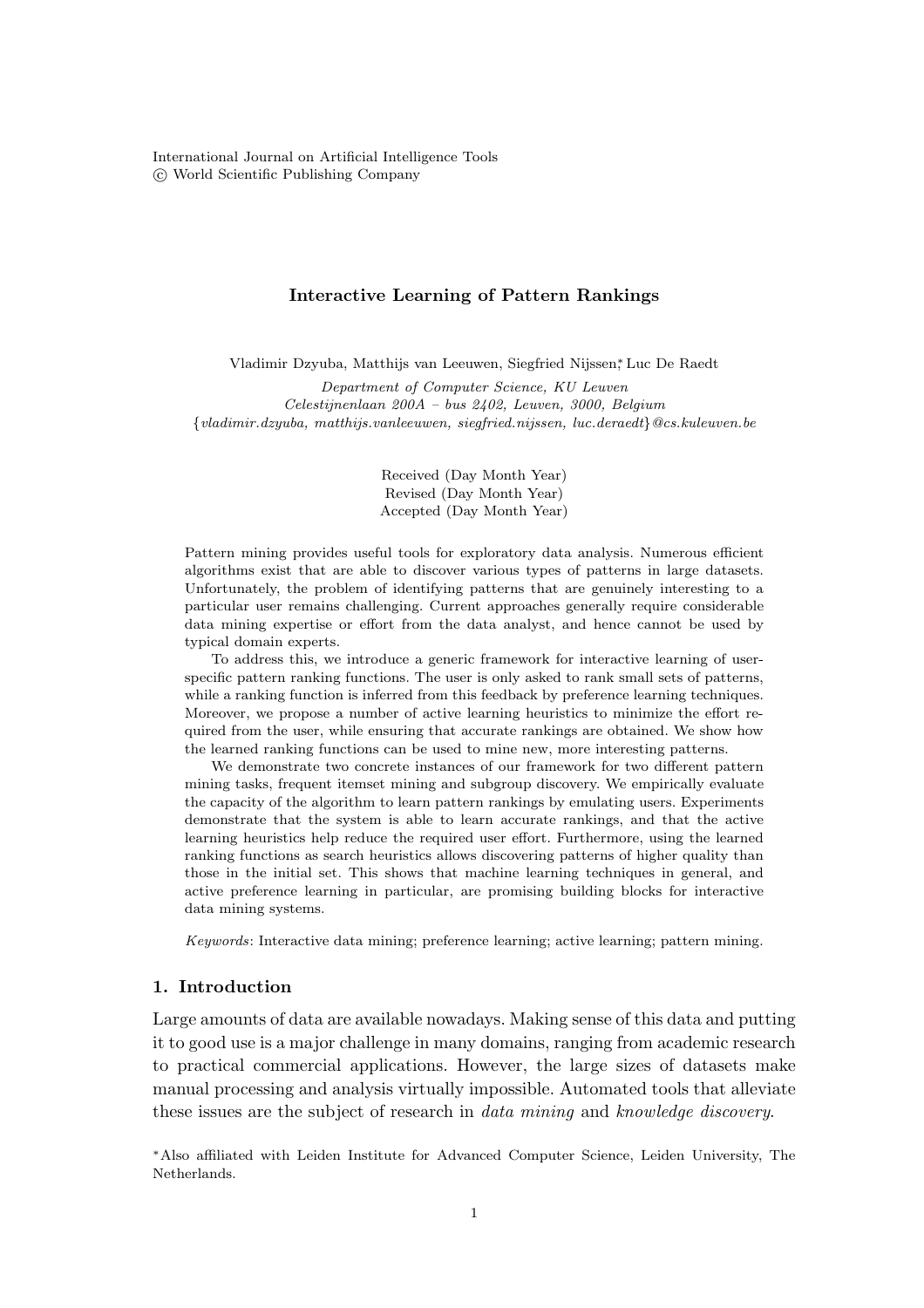*Pattern mining* is an important concept in data mining that aims at discovering patterns from data. Informally, a pattern is an expression in a certain language that concisely describes some local structure in the dataset. Many variations of pattern mining have been proposed in the literature, and many algorithms for efficiently mining patterns from large datasets exist. For example, *subgroup discovery*<sup>29</sup> concerns patterns in labeled data, i.e., descriptions of regions in the data characterized by an unusual distribution of the property of interest. In the context of a bank providing loans, the fact that  $16\%$  of loans with *purpose* = *used car* are not repaid may be an interesting subgroup pattern, in particular given the fact that the baseline of unpaid loans is only 5%.

Unfortunately, the adoption of pattern mining techniques by domain experts is still limited in practice. One common problem is the so-called *pattern explosion*: large numbers of patterns are often discovered, of which many are very similar and hence redundant. Consequently, a domain expert has to invest substantial effort to identify those patterns that are relevant to her specific interests and goals. Manual filtering of the results or tuning algorithm parameters are hardly effective solutions and certainly hard for domain experts. Top-k mining and particularly pattern set mining<sup>28,33</sup> are techniques that specifically address the redundancy problem; in both cases, the number of discovered patterns is limited.

Still, these existing approaches have a number of inherent problems, which correspond with the interestingness measure used. *Objective* interestingness measures, on one hand, only concern the structure of the data and do not take into account knowledge and goals of a user. As a result, re-discovery of common knowledge is a typical problem, even when redundancy is successfully avoided. *Subjective* interestingness measures, on the other hand, account for the user-specific context via a model of the dataset or of the entire domain. But then, an expert has to be familiar with the particular model type being used, e.g., Bayesian networks. This shifts the problem of the user from filtering results to specifying the right model, which is yet another non-trivial task and requires expertise beyond the problem domain.

## 1.1. *Learning task- and user-specific interestingness*

In practice, pattern interestingness heavily depends on the specific task and user characteristics, such as analysis goals and background knowledge. Developing principled methods to account for such information is key to broadening the adoption of pattern mining as a generic technique for knowledge discovery. Because of this strong dependency, we argue that direct involvement of the user in the mining process is essential. We propose to frame the problem as *interactive learning and mining loop* that consists of three major steps:

# (1) *Mining patterns*.

In this step, a mining algorithm is used to find patterns that are to be presented to the user. It is crucial that the mining algorithm allows some form of subjective input. In general, this input is initially empty, and mining is essen-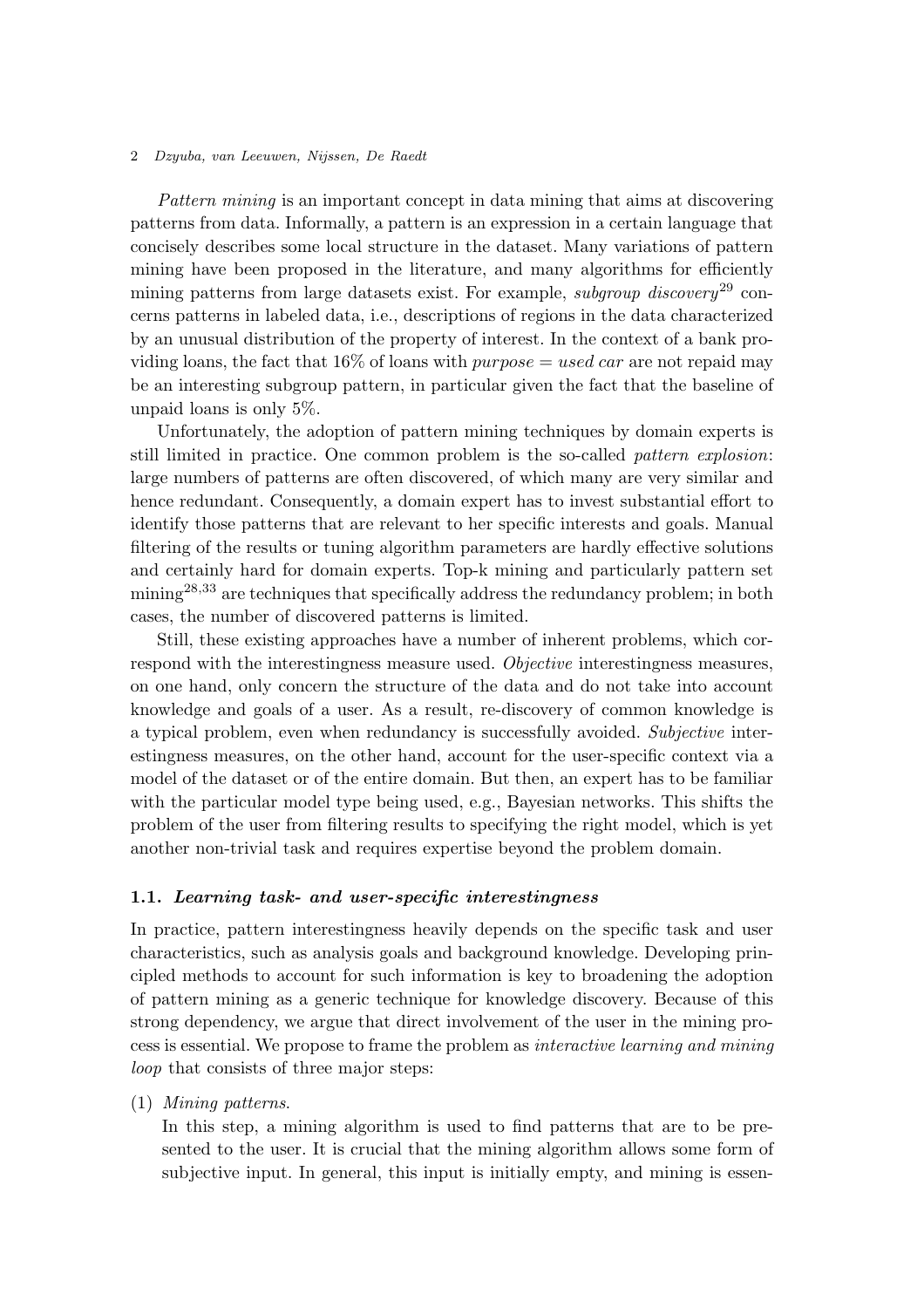tially objective. However, in later iterations, an increasingly precise model of user interests becomes available, which allows for discovering subjectively more interesting patterns.

(2) *Interacting with the user*.

The patterns are presented to the user, who can freely explore and inspect them. Meanwhile, feedback is elicited from the user, either implicitly or explicitly. The feedback to the learning system should be simple in order for the system to be accessible to non-data mining experts, yet at the same time should convey enough information about the user's interests.

(3) *Learning user-specific pattern interestingness*.

The elicited feedback is used to build and improve the model of the user interests, i.e., to identify what makes patterns interesting to the user. Most importantly, the learned model is used in the next mining iteration, so that the effort required to achieve the analysis goals is minimized.

This generic loop can be paraphrased by the adage *"Mine, interact, learn, repeat"*. Naturally, each step of the loop entails a number of important design choices. Questions that need to be answered include how to organize user interaction, how to model subjective interestingness, how to learn such models from user feedback, and how to incorporate subjective interestingness into pattern mining.

# 1.2. *Approach and contributions*

In this paper, we propose a concrete instance of the interactive learning and mining loop that is based on the notion of *pattern rankings*. For this, we build upon our recent work<sup>10</sup>, of which the current article is a substantially extended version. We will now outline our approach and contributions in more detail, and explicitly mention the novel contributions of this extended paper.

In our approach, which was initially introduced in our earlier work<sup>10</sup>, we model user-specific interestingness as a *total order over patterns*. That is, for any two patterns from a given pattern language, one of the two is deemed more interesting than the other. This results in a ranking over patterns, such that the most interesting patterns are ranked highest. It is such a pattern ranking that we would like to learn through interaction with the user.

To achieve this, we make the following assumptions about the user:

- (1) A user has an implicit preference between any pair of patterns, which does not change during a particular analysis session;
- (2) The costs of eliciting the complete preference relation, or pattern ranking, i.e., expressing it in any analytical or other form, are prohibitively high;
- (3) For any single pair of patterns, however, the user can accurately identify which of the two she prefers, i.e., which pattern she considers more interesting.

Our first main contribution is a *generic algorithm for the interactive learning of pattern rankings*, which are represented by means of *ranking functions*. That is, we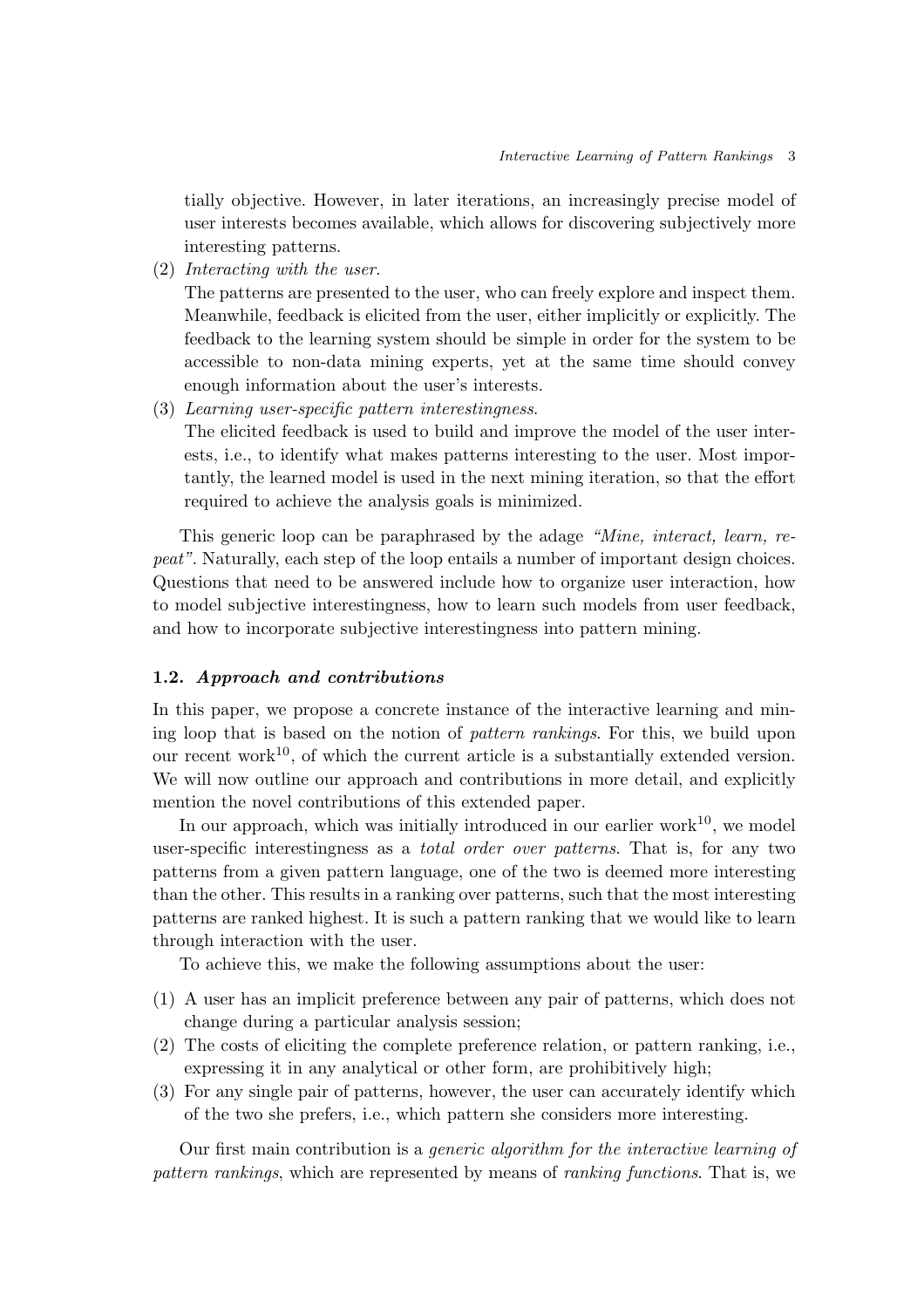employ a preference learning algorithm to infer a ranking function that can score any pattern in the pattern language considered. The absolute scores provided by this function are unimportant, but the relative scores define the ranking over the complete pattern space. Ranking functions are functions over a feature representation of the patterns, so that feature relevance can be learned from user feedback.

Feedback elicited from the user amounts to rankings of small sets of patterns, to which we will refer as *queries* in this paper. Executing a query implies that the system selects a few patterns, presents these to the user, and asks the user to rank them. By generalizing from the pattern rankings provided by the user to such queries, a subjective pattern interestingness measure is learned. We propose and evaluate a number of *active query selection* methods, which aim to minimize the feedback –and thus effort– required from the user, while ensuring that accurate ranking functions are learned.

When mining the initial patterns, no knowledge about the user is known. Therefore, the user can select an objective interestingness measure based on her prior beliefs. This interestingness measure determines the initial source ranking; the closer this ranking is to the subjective target ranking that is to be learned, the easier the learning task becomes. When a pool of patterns has been mined, queries can be selected and presented to the user. The ranking function is then updated based on feedback provided by the user, and then the learned ranking function is used to mine novel, hopefully more interesting patterns.

The second main contribution is *the application of the proposed approach in the context of two well-known pattern mining settings*, i.e., frequent itemset mining and subgroup discovery. The former concerns the discovery of items that frequently cooccur in unlabeled, transactional data, whereas the latter concerns the discovery of subsets of labeled data for which the labels deviate from the overall distribution. Our previous work only considered subgroup discovery, hence the application to frequent itemset mining is a novel contribution of this paper.

The remainder of this paper is organized as follows. First, Sections 2 and 3 describe related work and preliminaries respectively. Then, Section 4 describes a toy example to illustrate how our framework interactively learns pattern rankings. Section 5 introduces our framework for learning pattern rankings, consisting of both a problem definition and detailed algorithm description, after which Section 6 discusses how to use the learned ranking functions for mining new patterns.

Section 5 presents the extensive (and extended) experimental evaluation, for both frequent itemset mining and subgroup discovery. In order to perform a principled and objective evaluation of our methods, we emulate user preferences over patterns using several existing interestingness measures. The results show that the algorithm is able to learn accurate pattern rankings, and that query selection heuristics help reduce the amount of input required for learning. Moreover, the learned ranking functions generalize well and allow discovering novel high-quality patterns when used for mining. After that, we round up with a discussion and conclusions in Sections 8 and 9.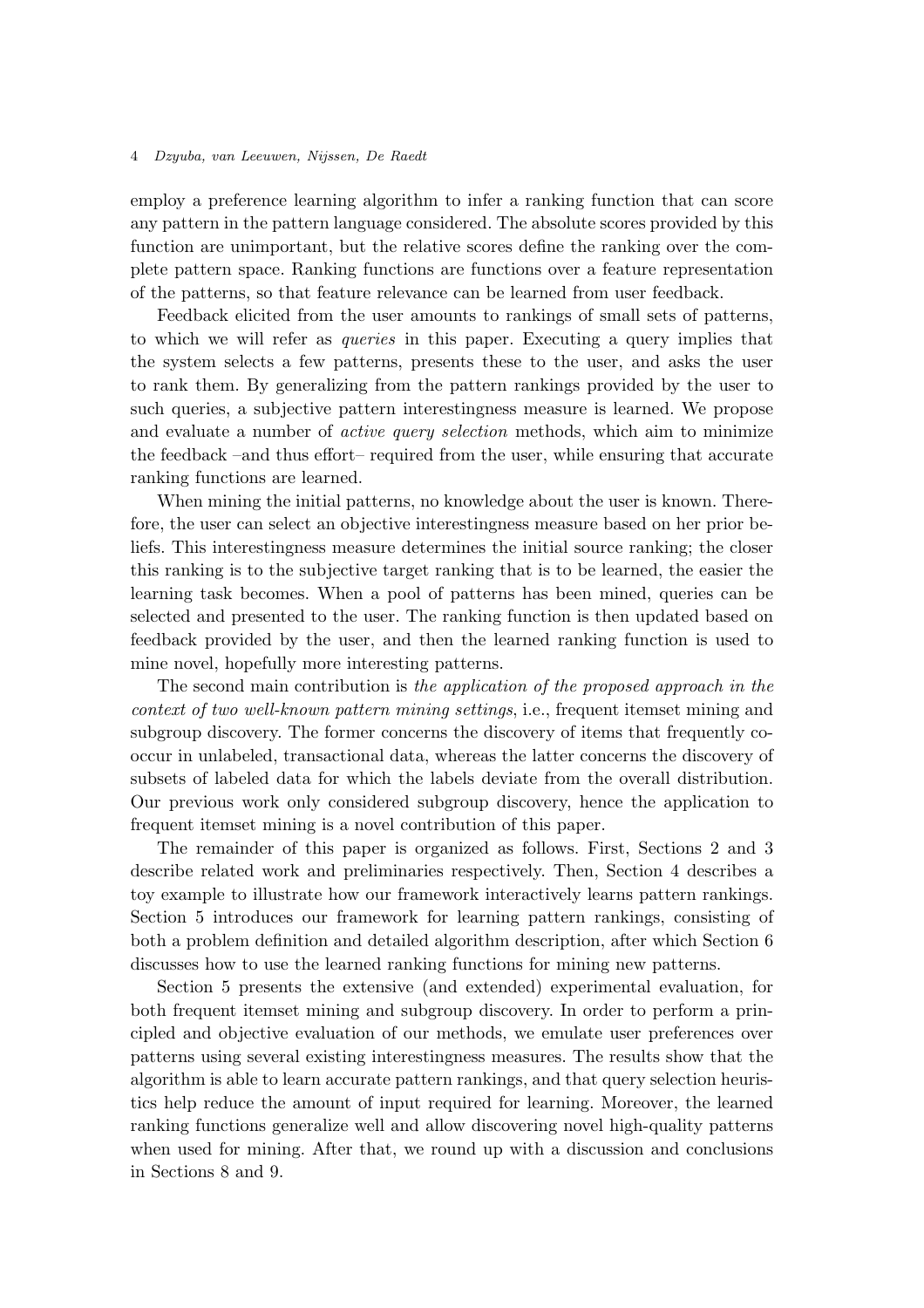# 2. Related work

In this section we describe work that is most closely related to ours, on the topic of subjective interestingness and interactive pattern mining on one hand, and on the topic of preference learning on the other hand.

Subjective interestingness and interactive pattern mining The importance of taking user knowledge and goals into account in order to discover genuinely interesting patterns was first emphasized by Tuzhilin<sup>25</sup> in 1995. Nevertheless, most works concerning user-specific pattern interestingness measures and interactive pattern mining are fairly recent<sup>26</sup>. These approaches can be divided into three groups: 1) specifying a model of user interests in advance; 2) using user feedback to directly influence the search procedure; and 3) learning an explicit model of user interests.

*Modeling user interests* The approach by Jaroszewicz et al.<sup>13</sup> allows a user to specify a Bayesian network that represents beliefs about the data-generating process. The algorithm then finds *surprising attribute sets*, i.e., attribute sets for which the discrepancy between the expected and observed frequencies is larger than a certain threshold. The search is based on efficiently computing (or approximating) a large number of marginal distributions. A user can then manually update the Bayesian network, i.e., her beliefs, based on the inspected patterns, and subsequently repeat the mining process. One disadvantage of this approach is that it does not avoid the pattern explosion, at least not without tuning a threshold.

De Bie<sup>8</sup> has developed a general framework for exploratory data analysis that uses information theory to formalize subjective interestingness as surprisingness with respect to certain prior beliefs. Different types of prior beliefs can be used, for example, expected frequencies of individual items. Given these prior beliefs, a Maximum Entropy distribution is fit to represent the expected data. This distribution is then used to quantify how informative the pattern is, given the beliefs. The framework lends itself well to iterative data mining: starting from a model based solely on prior beliefs, one can look for the subjectively most interesting pattern, which can then be added to the model. Hence, the next discovered pattern will automatically be substantially different from the previous one; this helps avoiding redundancy. A disadvantage of this framework is that it currently only allows for scoring pre-mined pattern collections, but not for directly mining high-scoring patterns.

*Interactive search* Bhuiyan et al.<sup>3</sup> proposed a technique that is based on Markov Chain Monte Carlo sampling of frequent itemsets. User interests are modeled via a scoring function that is a product of weights of individual items; the probability of sampling an itemset is proportional to its score. In each iteration, a user inspects a small set of sampled itemsets and provides feedback by *liking* or *disliking* them. This feedback is then used to update the weights: the weights of items comprising liked (resp. disliked) itemsets are increased (resp. decreased).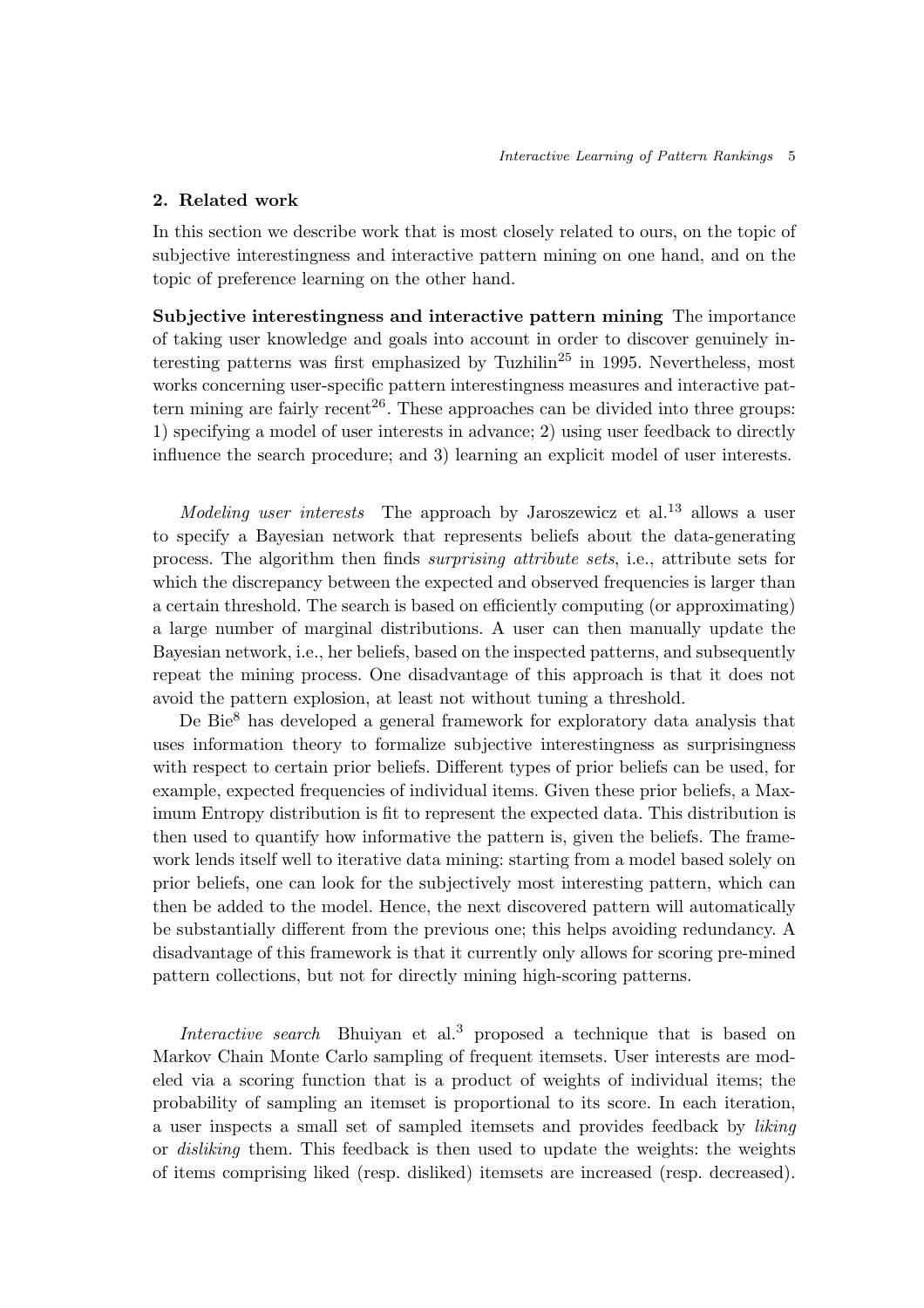As a result, itemsets that are more similar to liked ones become more likely to be sampled and presented to the user. Sampling itemsets allows avoiding pattern explosion, while still ensuring obtaining a sample of the complete set of patterns that is representative according to the (current) sampling distribution.

Dzyuba and Van Leeuwen<sup>9</sup> developed a similar approach for interactive subgroup discovery. They augment a beam search-based subgroup discovery algorithm DSSD with interactive beam selection: at each level, a user is allowed to inspect subgroups in the current beam and *like* or *dislike* them. This feedback is used to prune the beam and to re-weigh an objective subgroup quality measure, which essentially becomes subjective. The goal is to steer the search towards patterns that are more similar to the liked ones. Even though the algorithm uses a naive scheme to accomplish this, which does not always have predictable outcomes, it has been shown to improve the results from the subjective standpoint of a domain expert.

*Learning models of user interests* Preference learning has been previously used to identify interesting patterns in an interactive manner. Xin et al.<sup>30</sup> investigated learning a user-specific ranking of frequent patterns (primarily itemsets and sequences). A clustering-based method similar to information retrieval approaches is used to select patterns for feedback. However, they only consider a specific learning target based on the discrepancy between the expected and observed supports of a pattern, and they do not use the learned functions to search for novel patterns.

Rueping <sup>22</sup> demonstrated the feasibility of learning subgroup rankings and applying learned ranking functions to discover high-quality subgroups. However, Rueping does not discuss active learning aspects and uses a custom variant of the learner and data modifications that are specific to subgroup discovery. Therefore, it cannot be straightforwardly generalized to other pattern mining tasks, as we do in this paper.

The *One Click Mining* system <sup>4</sup> is a generic system for interactive data mining that is not restricted to a single pattern type. That is, contrary to our system, it considers multiple types of patterns at once. Essentially, it learns two types of preferences simultaneously. On one hand, it uses a multi-armed bandit strategy to learn which mining algorithms discover the patterns that are most positively evaluated by a user. For example, that the user prefers subgroups with a particular target to itemsets. These preferences are used to allocate computation time to the different algorithms. On the other hand, co-active learning is used to learn a pattern ranking function from *implicit* user feedback, i.e., the actions performed by the user in the graphical user interface. Conceptually, this system is very similar to the one proposed in this paper, using similar techniques. Still, there are a number of key differences. One such difference is that One Click Mining only mines objectively interesting patterns, i.e., the learned ranking function is not used in the mining phase. Another difference is that although we show that our framework is generic enough to deal with different types of patterns, we choose to focus on one mining task at a time, mainly for reasons of transparency and ease of use for the user.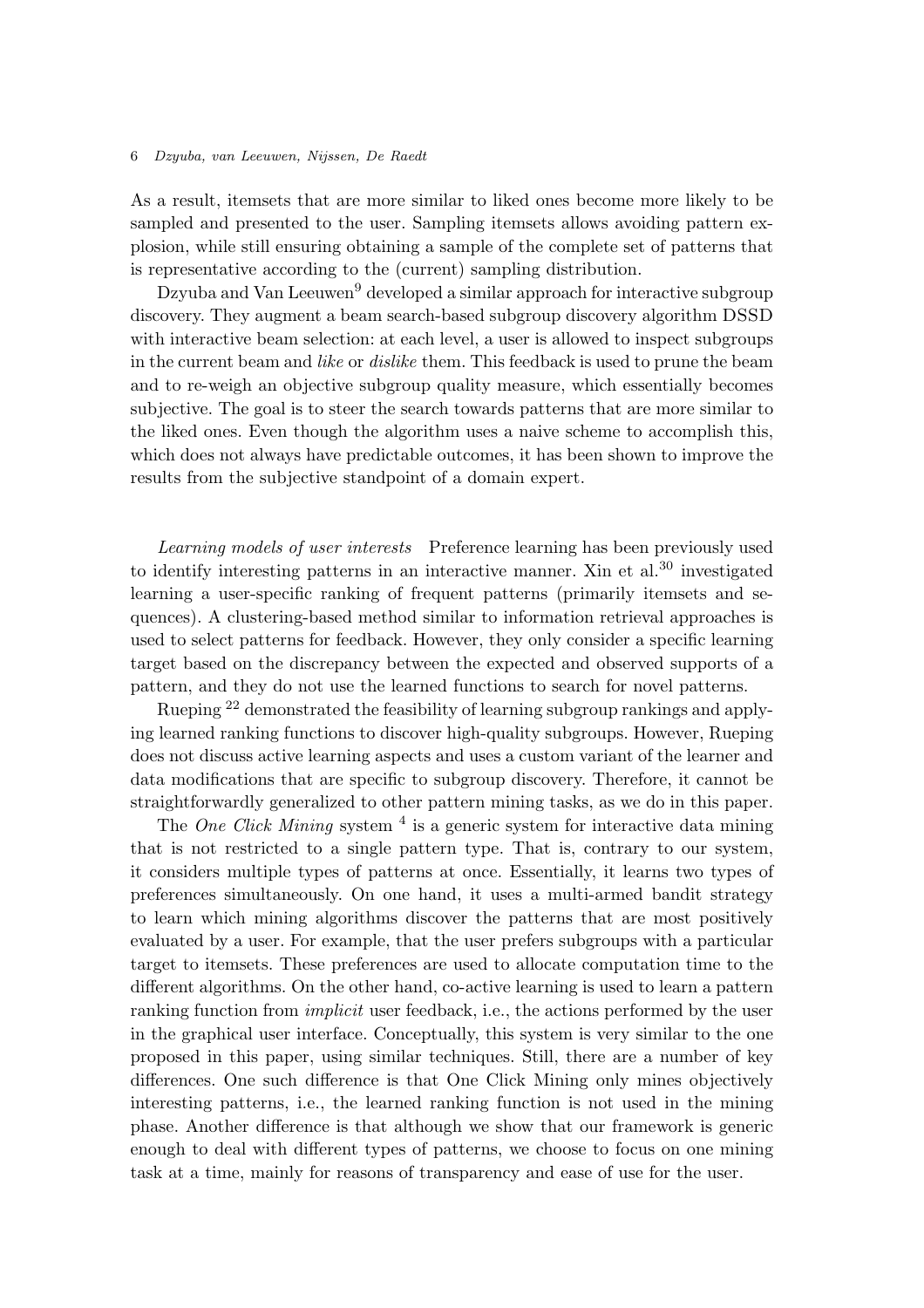Recently, Negrevergne et al.<sup>19</sup> proposed *dominance programming*, a declarative language that allows one to explicitly specify pairwise preferences between patterns, which are then used to find a complete set of non-dominated patterns. Only modeling objective preferences has been studied so far; learning models from example preferences is an open research question.

**Preference learning** In this paper we use preference learning<sup>12</sup>, a research area encompassing several tasks related to learning preferences within the field of machine learning. In particular, we deal with an instance of the *object ranking* problem, i.e., acquiring ranking functions from sample orders<sup>15</sup>.

Active object ranking is related to the problem of *learning to rank* in information retrieval, as both aim at learning a ranking from a minimum number of sample rankings. A number of general heuristics aimed at improving top results of search engines were developed<sup>24,32</sup>. Methods that specifically target object ranking algorithms exploit probabilistic models of a document collection<sup>21</sup> or relations between documents<sup>31</sup>. A theoretical analysis of query complexity of active object ranking has been presented recently<sup>2</sup>.

## 3. Preliminaries

This section provides preliminaries on pattern mining, with a focus on the two well-known instances that we consider in this paper, frequent itemset mining<sup>1</sup> and subgroup discovery<sup>16</sup>.

Pattern mining aims to reveal structure in data in the form of patterns, with a strong emphasis on obtaining comprehensible descriptions. Formally, the pattern mining task is defined as follows<sup>18</sup>. Given a dataset  $D$ , a language  $\mathcal L$  defining subsets of  $D$  (for example, logical formulae over domains of attributes), and a selection predicate q that determines whether an element  $p \in \mathcal{L}$  describes an interesting subset of  $D$ , the task is to find descriptions of all interesting subsets, i.e.,  $\{p \in \mathcal{L} \mid q(p, \mathcal{D})\}$  is true}. Therefore, a pattern consists of a description p and a corresponding cover  $C_p = \{T \in \mathcal{D} \mid p(T) \text{ is true}\},\$ i.e., the subset of  $\mathcal D$  *covered* by this description (we omit the subscript *p* whenever it is clear from the context).

A dataset *D* is typically a bag of tuples over a certain set of attributes *A*. Let  $A = \{A_1, \ldots, A_{l-1}, A_l\}$  denote a set of attributes, where each attribute  $A_j$ has a domain of possible values  $Dom(A_i)$ . Then, a dataset  $\mathcal{D} = \{T_1, \ldots, T_n\} \subseteq$  $Dom(A_1) \times ... \times Dom(A_l)$  is a bag of tuples over A.

In most cases, the selection predicate  $q$  includes a constraint on the minimal size of the cover  $C$ , or minimal *frequency* of a pattern in  $D$ , i.e.,  ${p \in \mathcal{L} \mid Frequency(p) \geq \sigma},$  where  $Frequency(p) = \frac{|C_p|}{|\mathcal{D}|}$  and  $\sigma$  is a user-provided frequency threshold. Such settings are referred to as *frequent pattern mining*. *Topk mining* is an alternative setting where the task is to find the *k* highest ranked patterns with respect to a given interestingness measure  $\varphi$ , where k is the desired number of solutions..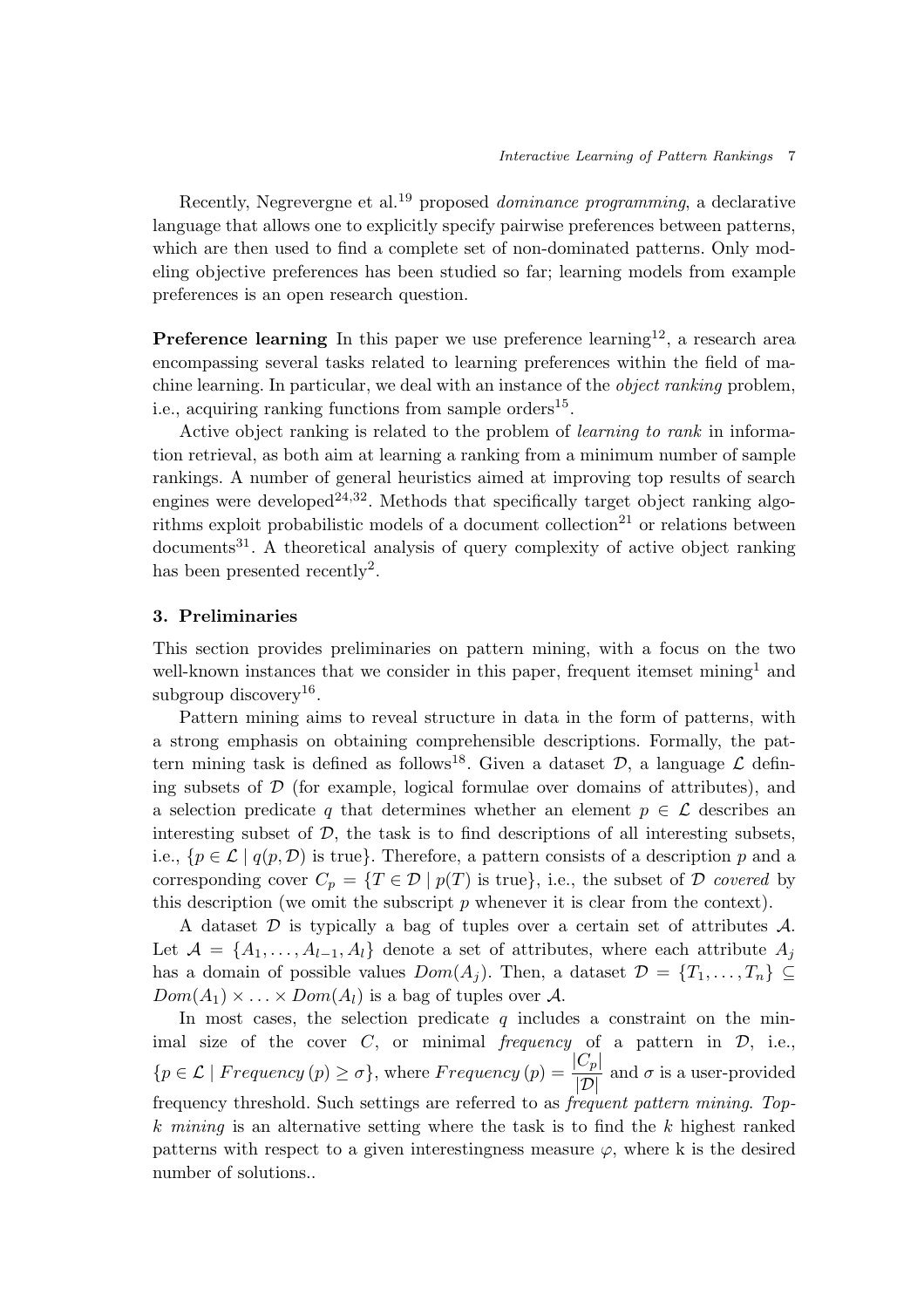Itemset mining is concerned with finding patterns in binary data, i.e.,  $\forall j \; Dom(A_j) = \{0,1\}.$  Attributes are traditionally called *items* and the complete set of items is denoted by *I*. Then, tuples in *D* are subsets of *I*, i.e.,  $T_i \subset I$ . The pattern language also consists of subsets of *I*, i.e.,  $\mathcal{L} = 2^{\mathcal{I}}$ . A tuple *T* is covered by an itemset  $I \in \mathcal{L}$  iff  $I \subseteq T$ . Frequent itemset mining is a well-studied instance of itemset mining. However, due to the pattern explosion, alternative formulations have been proposed, e.g., top-*k* mining of surprising itemsets, where  $Surrprisingness(I, D) = Frequency(I) - \prod_{i \in I} Frequency(\{i\}).$ 

Subgroup discovery, an instance of supervised descriptive rule discovery<sup>17</sup>, is concerned with finding subsets of a dataset that have a substantial deviation in a property of interest, compared to the entire dataset. This implies that an attribute *A<sup>l</sup>* is considered the *target attribute*, whereas other attributes are *description attributes*. In this paper we only consider a single binary target attribute, but generalizations are possible. There are no constraints on the domains of the description attributes. The pattern language consists of conjunctions of conditions over description attributes, e.g.,  $A_1 = a \land A_2 > 0$ . Subgroup discovery is typically formalized as a top-*k* mining problem. Let  $C^l$  (resp.  $\mathcal{D}^l$ ) denote the set of tuples with label *l* in the subgroup cover (resp. in the entire dataset). Examples of subgroup quality measures include *Sensitivity*(*p*) =  $|C^1|$  $\frac{|D|}{|D^1|}$ , *Specificity* $(p) = 1 |C^0|$  $\frac{1}{|D^0|}$ , and  $\begin{array}{c} \hline \end{array}$  $\overline{\phantom{a}}$  $\begin{array}{c} \hline \end{array}$  $\overline{\phantom{a}}$  $\overline{\phantom{a}}$  $\overline{\phantom{a}}$ 

$$
\chi^{2}(p) = \sum_{l \in \{0,1\}} \frac{(|C|(|C^{l}|-|\mathcal{D}^{l}|))^2}{|C||\mathcal{D}^{l}|} + \frac{(|C|(|C^{l}|-|\mathcal{D}^{l}|))^2}{(|\mathcal{D}|-|C|)|\mathcal{D}^{l}|}
$$

For example, the dataset *credit-g* (see Section 7) contains information about 1000 loans. The target attribute indicates whether a loan has been repaid (positive label) or not (negative). The entire dataset contains 700 positive tuples. The subgroup with description *checking\_status* = *no\_checking* covers 394 instances, out of which 348 are positive. It has the highest value of  $\chi^2$  among all subgroups with one condition in the description:  $\chi^2(p) = 103.96$ .

# 4. Interactive learning – an example

The following toy example illustrates how the proposed approach can be applied in a data analysis session. Let us assume a subgroup discovery setting and a dataset *D* defined over three binary attributes  $A = \{A_1, A_2, A_T\}$ , where  $A_T$  is the target attribute (see Table 1). Furthermore, assume that a user is interested in the relation be-

| Table 1. A toy dataset |  |  |  |
|------------------------|--|--|--|
|                        |  |  |  |

|                    | $A_1$ | $A_2$ | $A_{T}$ |
|--------------------|-------|-------|---------|
| $T_1$              |       |       |         |
| $T_2$              |       | O     |         |
| $\scriptstyle T_3$ | 0     |       | 0       |
|                    |       |       |         |

tween  $A_2$  and  $A_T = 0$ , e.g., that a certain property of a loan makes it risky, unless it has other properties. Note that this does not imply that the user knows this a priori, but rather that she would find this pattern interesting once it is shown to her. Hence, asking the user to express this in advance of mining is complicated, but we can hopefully learn this.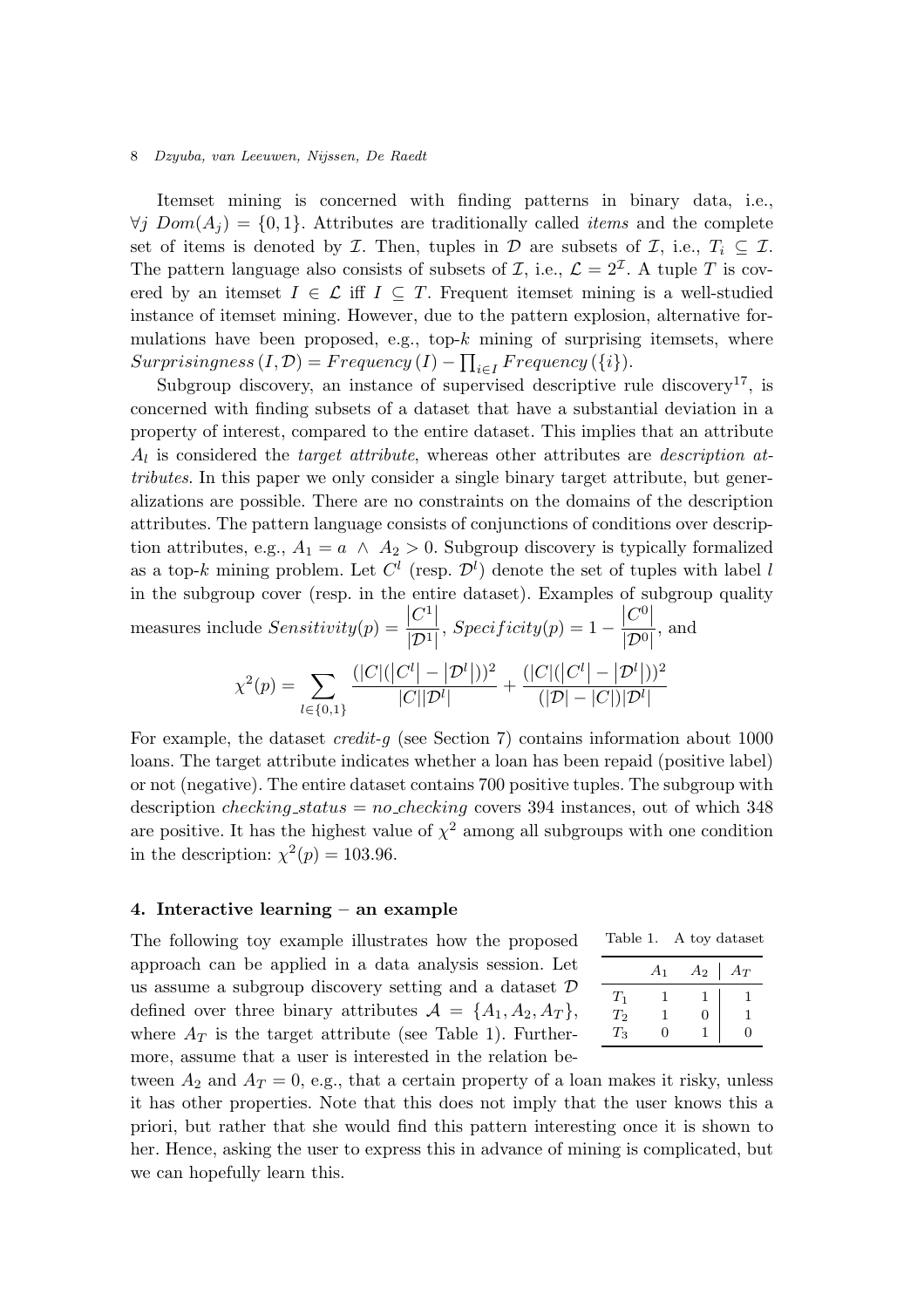For this small toy example, it is feasible to mine and present all subgroups that occur in the data; see Table 2. Moreover, given the above assumption on user interest, we can define a desired, subjective 'target ranking' according to which the patterns should be ranked. That is, there is a ground truth that can be used to emulate user feedback and that we would like to learn. The subgroups in Table 2 are ranked according to this subjective target ranking (leftmost column).

Table 2. All subgroups that occur in the toy dataset of Table 1, ranked according to the desired subjective ranking. For each subgroup, its description is given, together with absolute frequencies (all, positive, and negative tuples respectively), sensitivity and specificity.

| Rank           | Description $p$            |   |          | $ C^{-} $        | Sensitivity | Specificity |
|----------------|----------------------------|---|----------|------------------|-------------|-------------|
|                | 1 $A_1 = 0 \wedge A_2 = 1$ |   | $\theta$ |                  |             |             |
| $\overline{2}$ | $A_2 = 1$                  | 2 |          |                  | 0.5         |             |
| 3              | $A_2 = 0$                  |   |          |                  | 0.5         |             |
|                | 4 $A_1 = 1 \wedge A_2 = 0$ |   |          |                  | 0.5         |             |
|                | 5 $A_1 = 0$                |   | 0        |                  |             |             |
| 6              | $A_1 = 1$                  | 2 | 2        | $\left( \right)$ |             |             |
|                | 7 $A_1 = 1 \wedge A_2 = 1$ |   |          |                  | 0.5         |             |

In practice, a user often performs top-*k* mining with respect to an objective quality measure, and with additional constraints to restrict the results. Here, we assume that the user decides to mine all subgroups consisting of a single condition and rank them according to *Specif icity*. The resulting subgroups and ranking is shown in Table 3. The obtained ranking does clearly not match our user's desired, subjective ranking. Without our framework, this would be the end result and the user would either have to be happy with the results, or tune the algorithm parameters based on these results. The former is unsatisfactory, while the latter is hard: what other interestingness measure and parameters should we use to obtain more interesting patterns?

Table 3. Initial subgroups obtained by mining top patterns w.r.t. *Specif icity*, limited to patterns consisting of a single condition.

|           | Specificity Subjective rank |
|-----------|-----------------------------|
| $A_1 = 1$ |                             |
| $A_2 = 0$ | 3                           |
| $A_1 = 0$ | 5                           |
| $A_2 = 1$ |                             |

The goal of our interactive pattern mining framework is to assist the user in data exploration. To this end, the algorithm proposes the user to inspect and compare small sets of subgroups. In this example, let us assume that the subgroups  ${A_1 = 1; A_2 = 0; A_1 = 0}$  are selected and shown to the user. The system should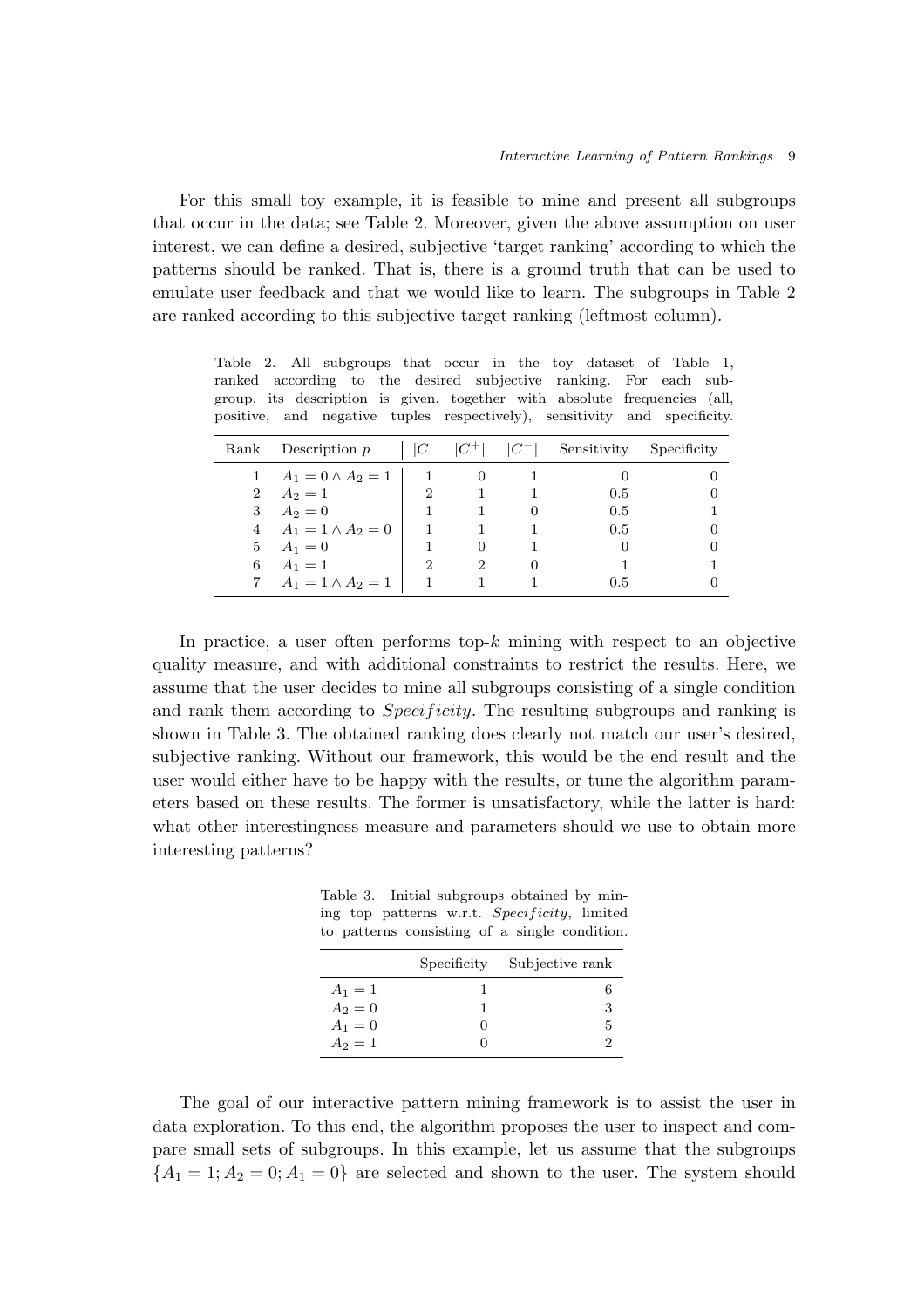provide the user with the tools necessary to inspect and understand the patterns (for example, by means of data visualization); these issues are actively researched in the fields of human-computer interaction and visual analytics.

With the help of these tools, the user gains an understanding of the current patterns, the data, and of her interests, which enables her to provide feedback. In this case, the ranking  $A_2 = 0 \succ A_1 = 0 \succ A_1 = 1$  would be given, as this coincides with the subjective, implicit ranking we assume the user to have. This implies that  $A_2 = 0$  is deemed subjectively most interesting, while  $A_1 = 1$  is the least interesting of the three.

Next, the algorithm uses the obtained feedback to learn a (subjective) pattern ranking function. To be able to use existing learning algorithms for this purpose, patterns are represented as numeric feature vectors (the details are explained in Section 6). Then, RANKING SVM is applied to learn a linear ranking function  $h(\vec{p}) = \vec{w} \cdot \vec{p}$ , i.e., a vector of pattern feature weights defining a ranking function that is consistent with the user feedback.

To improve the ranking function, the interaction and learning steps can be repeated a number of times. In our example, the algorithm queries another set of subgroups  $\{A_2 = 0; A_2 = 1; A_1 = 1\}$ , obtains the ranking  $A_2 = 1 \succ A_2 = 0 \succ A_1 = 1$ as feedback, and learns a new weight vector for *h*. The effect of interaction and learning is shown in Table 4. After two iterations, the learned ranking is almost identical to the desired target ranking, and certainly much better than the initial ranking based on specificity. This is also reflected by Spearman's rank correlation coefficients between the obtained and target rankings, indicated by  $\rho$ .

This concludes one full iteration of the mine, interact, and learn loop, after which the whole procedure can be repeated. The second loop is executed as the first, except that the learned ranking function is now used to mine and rank patterns.

For this toy example, we evaluate the generalization capacity of the learned ranking function by applying it to the complete set of subgroups from Table 2. The results are presented in Table 5. We observe that the learned ranking function generalizes very well: when the subgroups are sorted according to this function, the resulting ranks are very close to those of the desired target ranking. In other words, the learned ranking is highly correlated with the target ranking, indicated

Table 4. Learning a desired target ranking from user input. Each iteration of feedback and learning improves the approximation of the target ranking. *h* denotes the absolute score assigned by the ranking function,  $\rho$  is the Spearman's rank correlation coefficient between the indicated and target rankings.

|           | Initial   After iteration 1     | $h$ After iteration 2 | $h$ Target          |
|-----------|---------------------------------|-----------------------|---------------------|
| $A_1 = 1$ | $A_2 = 0$                       | $-0.01$   $A_2 = 1$   | $-0.01$   $A_2 = 1$ |
|           | $A_2 = 0 \quad   \quad A_1 = 0$ | $-0.02$ $A_1 = 0$     | $-0.01$ $A_2 = 0$   |
| $A_1 = 0$ | $A_2 = 1$                       | $-0.03$   $A_2 = 0$   | $-0.02$   $A_1 = 0$ |
| $A_2 = 1$ | $A_1 = 1$                       | $-0.06$ $A_1 = 1$     | $-0.1$ $A_1 = 1$    |
|           | $\rho = -0.8$   $\rho = 0.4$    | $\rho = 0.8$          |                     |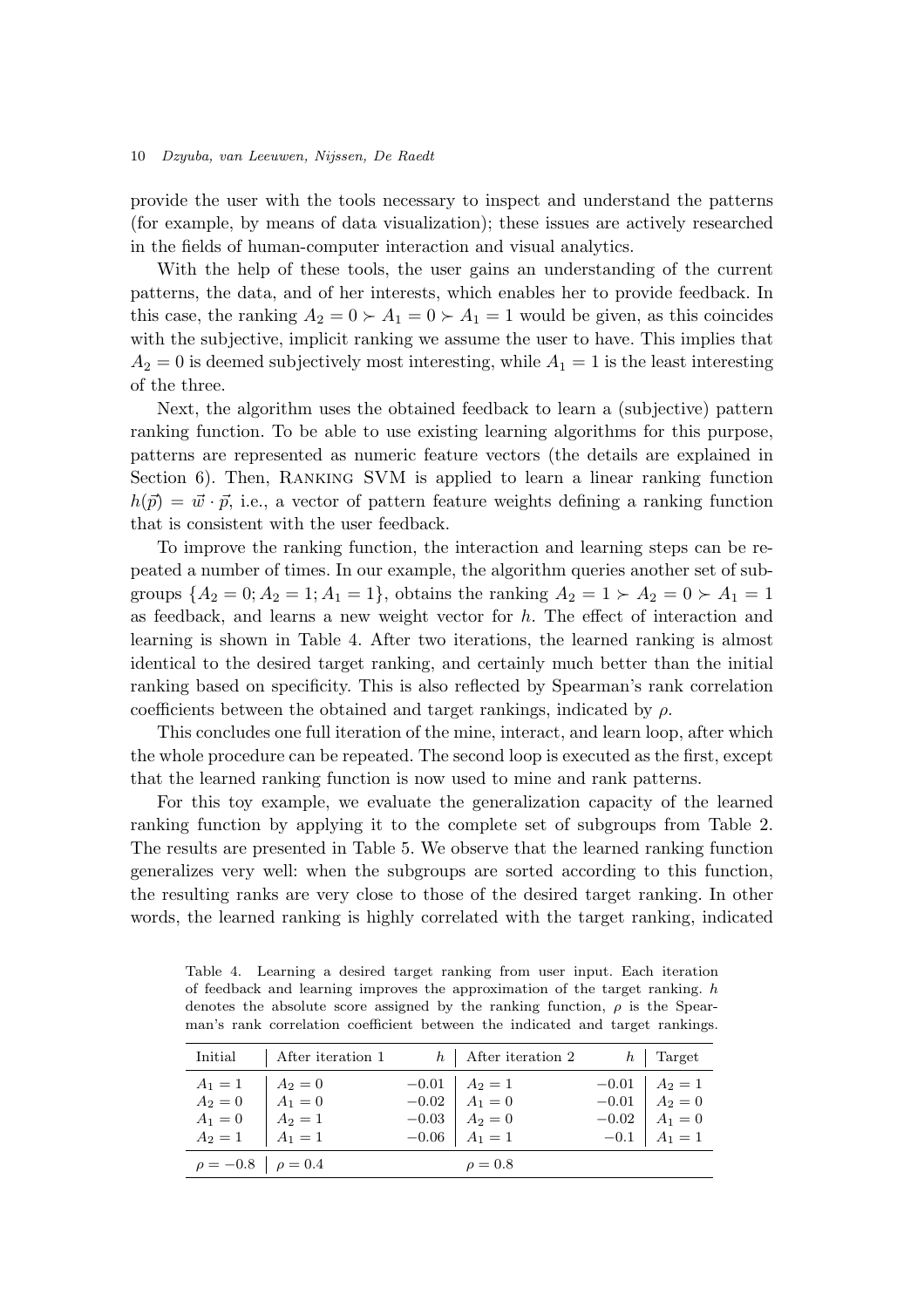| Description            | h.      | Learned rank | Target rank  |
|------------------------|---------|--------------|--------------|
| $A1 = 0 \wedge A2 = 1$ | 0.01    |              |              |
| $A2 = 1$               | $-0.01$ | 2            | 2            |
| $A1 = 0$               | $-0.01$ | 3            | 5            |
| $A2 = 0$               | $-0.02$ | 4            | 3            |
| $A1 = 1 \wedge A2 = 1$ | $-0.04$ | 5            |              |
| $A1 = 1 \wedge A2 = 0$ | $-0.04$ | 6            | 4            |
| $A1 = 1$               | $-0.1$  |              | 6            |
|                        |         |              | $\rho = 0.8$ |

Table 5. Generalization capacity of the learned ranking function. All subgroups from Table 2 are ranked according to *h*.

by a high correlation coefficient of  $\rho = 0.8$ . This implies that if *h* were used as interestingness measure in top-*k* mining, subjectively more interesting subgroups would be discovered.

In the following sections, we formalize the problem and describe the algorithms required to implement the proposed workflow, i.e., we discuss techniques for learning rankings, query selection methods, and feature representations for patterns.

# 5. Interactive learning of pattern rankings

We now introduce the formal definition of the pattern ranking learning task as well as algorithms for solving this task.

# 5.1. *Learning pattern rankings*

The pattern ranking task is formally defined as follows. Recall that *L* denotes the pattern language, that is, the universal set of all possible patterns. We will assume that there is an unknown, user-specific target ranking  $R^*$ , that is, a total order over *L*. We shall write  $p \succ q$  when *p* is preferred over *q* according to  $R^*$ . The goal of learning will be to learn an approximation  $\hat{R}$  of  $R^*$  on the basis of the feedback provided by the user. We make the following assumptions:

- The feedback takes the form of example rankings  $f = p_{f_1} \succ \ldots \succ p_{f_n}$ ; these are total strict orders over *subsets* of *L*. Feedback will be obtained through interaction with the user.
- Each hypothesis *h* (in the hypothesis space  $\mathcal{H}$ ) is a ranking function *h* that maps descriptions of patterns to real values and defines a ranking as follows:  $p_i \succ_h p_j$ if and only if  $h(p_i) > h(p_i)$ .
- Each pattern  $p \in \mathcal{L}$  will be represented by a feature vector  $\vec{p} = [x_1, \ldots, x_m].$

The goal is to learn an approximation  $\hat{R}$  of the target ranking  $R^*$  that minimizes the loss function, on the basis of a set of examples  $F$  (a set of example rankings) provided by the user. Note that there is not necessarily a hypothesis  $h^* \in \mathcal{H}$  that correctly represents the unknown target ranking  $R^*$ . This depends both on the hypothesis space  $H$  considered and the specific target ranking.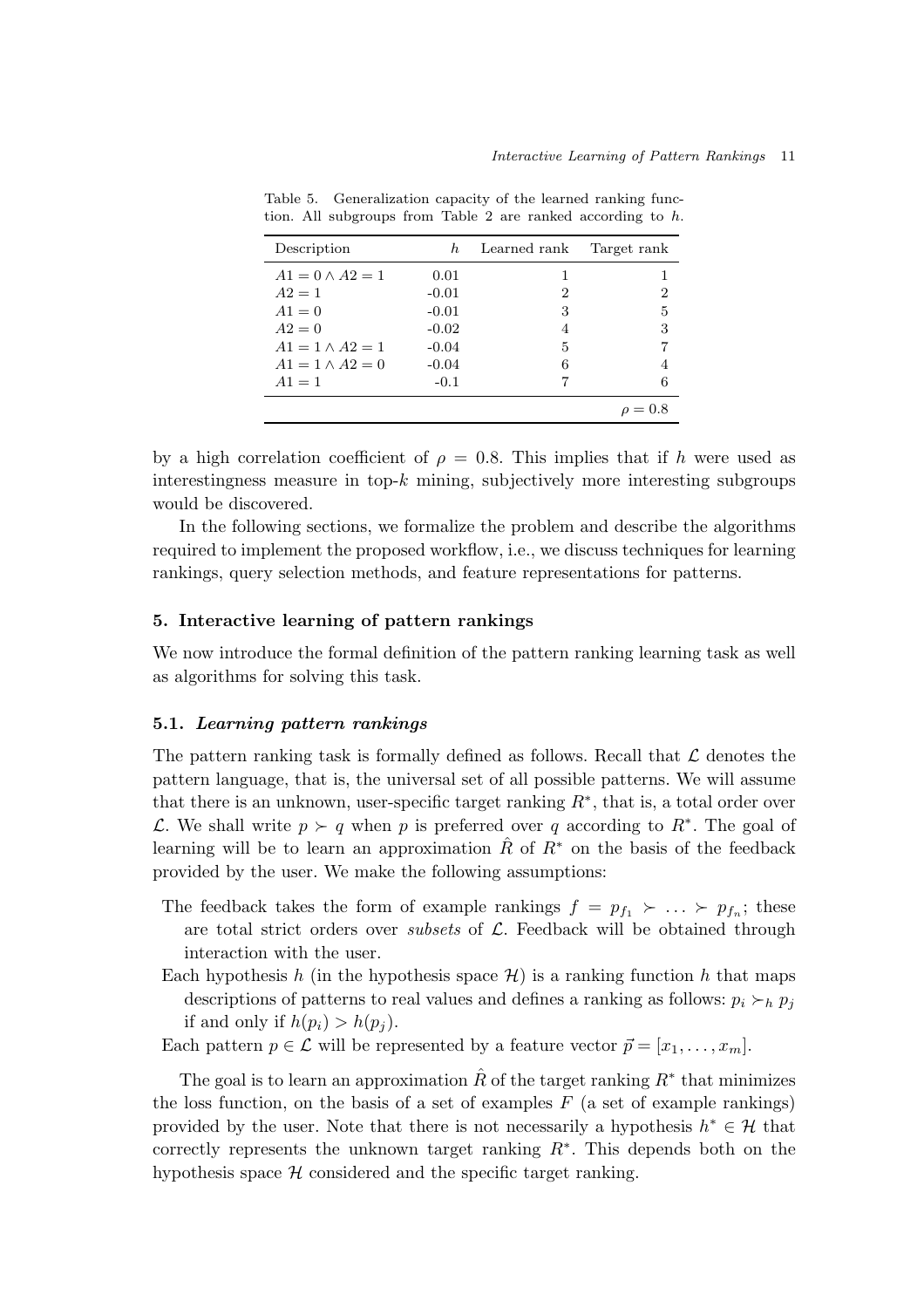```
Algorithm 1 Active Preference Learning for Pattern Ranking
Input: Dataset D, ranked collection of patterns P
Output: Ranking function h for patterns over D
 1: F = \emptyset, h = SourceRanking(\mathcal{P})2: PV = ConvertToVectors(P, D)3: repeat
 4: q = SelectQuery(PV, h)5: F = F \cup GetFeedback(q)6: h = LearnRankingFunction(PV, F)7: until Stopping criterion is met
 8: return h
```
The pattern ranking task as just defined can be seen as an instance of object ranking, for which various types of loss functions and learning algorithms have been described. Two principal categories of object ranking techniques are *pairwise* and *listwise* methods.

Pairwise algorithms treat each sample ranking as a set of corresponding ranked pairs. For example,  $\vec{p}_1 \succ \vec{p}_2 \succ \vec{p}_3$  corresponds to  $\{(\vec{p}_1 \succ \vec{p}_2), (\vec{p}_1 \succ \vec{p}_3), (\vec{p}_2 \succ \vec{p}_3)\}.$ In the pairwise setting, the loss that needs to be minimized is a function of the number of incorrectly ranked pairs in the training data:

$$
Loss_{pairwise}(\hat{R}, F) = \sum_{f_k \in F} \sum_{(\vec{p}_{ik} \succ \vec{p}_{jk}) \in f_i} L(\hat{R}, \vec{p}_{ik}, \vec{p}_{jk})
$$

Listwise algorithms do not reduce the rankings to pairs, i.e., each sample ranking constitutes one training example. Hence, the loss function is defined over complete rankings:

$$
Loss_{listwise}(\hat{R}, F) = \sum_{f_k \in F} L(\hat{R}, f_k)
$$

The pattern ranking task can be solved by finding a ranking  $\hat{R}$  that minimizes either a pairwise or a listwise loss function. Since we will use and evaluate instances of both, we will not state a preference here.

# 5.2. *Algorithm for learning pattern rankings*

We now present a generic algorithm for learning pattern ranking functions. Algorithm 1 receives a collection of patterns  $P \subset \mathcal{L}$  as input. The initial pattern collection can be mined using any standard pattern mining algorithm, and is ranked according to an objective interestingness measure. This initial ranking is referred to as the *source ranking*.

In order to apply preference learning, patterns are represented as vectors of numeric features (Line 2); this will be discussed in detail in Section 6.

Within the interaction and learning loop, query selection methods select sets of patterns that will be shown to the user (Line 4). Assuming that the query size is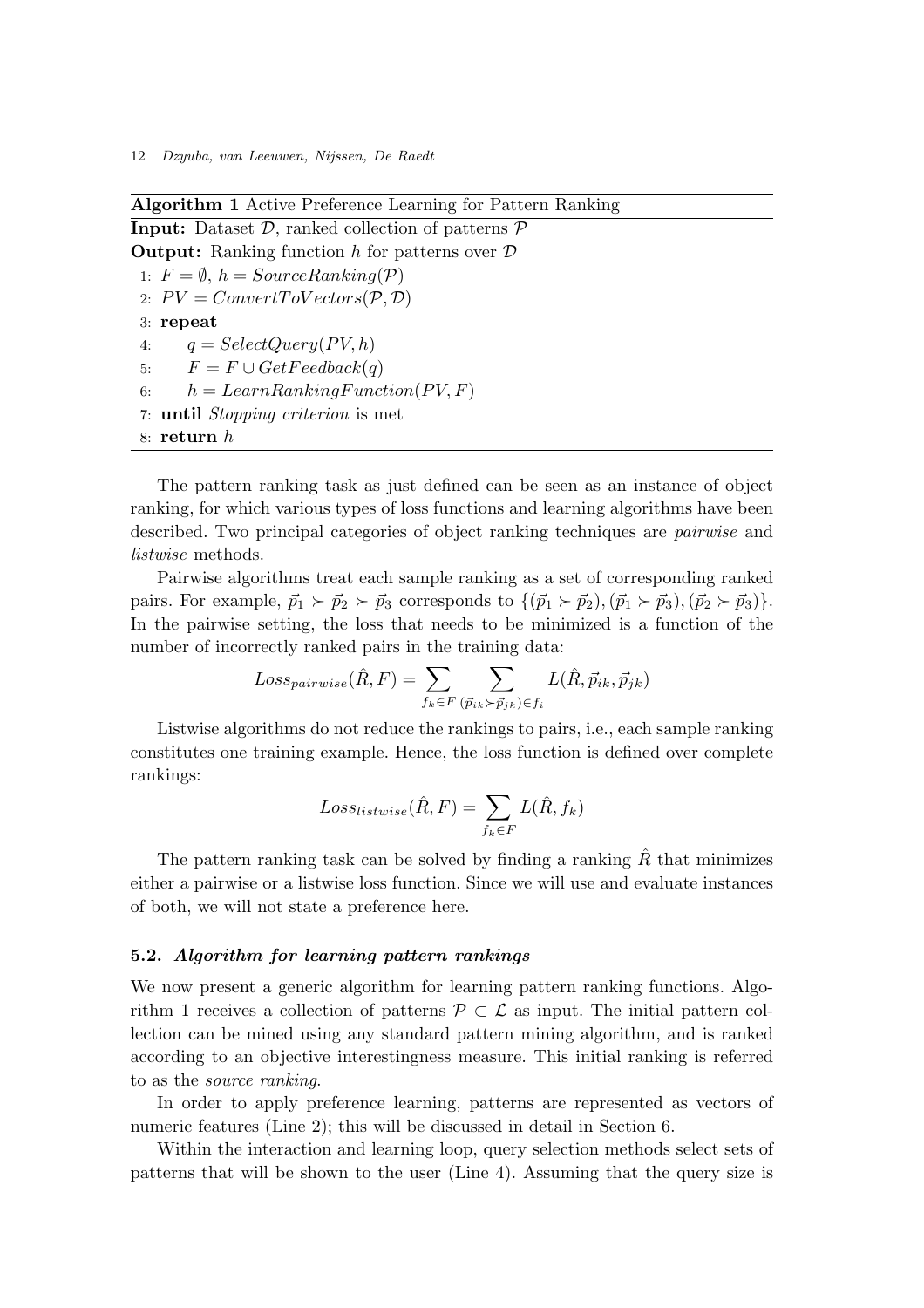fixed, the goal is to minimize the number of queries required to attain a certain ranking accuracy. The methods take into account factors such as the current estimated interestingness of a pattern, the estimation uncertainty, the diversity of the query, and/or the structure of the data.

A user provides feedback to the queries in the form of rankings (Line 5). This feedback format is computationally more expensive for a user than graded feedback, i.e., assigning scores from a predefined scale. However, we argue that it has two advantages. First, it requires neither a deep understanding of the scale by a user, nor a thorough scale calibration. Second, graded feedback can be converted to the ordered format, albeit at a cost of reduced granularity.

The ranked queries are then used as training data for an object ranking algorithm. When the pairwise loss function is used, the problem is similar to classification. In fact, many pairwise algorithms are extensions of classification algorithms, e.g., RANKING SVM<sup>14</sup>, RANKBOOST<sup>11</sup>, or RANKNET<sup>6</sup>. Moreover, Stochastic Coordinate Descent (SCD) for logistic-loss<sup>23</sup> can be easily adapted to perform pairwise preference learning.

Listwise algorithms are designed specifically for the object ranking task. For example,  $LISTNET<sup>7</sup>$  uses neural networks and gradient descent to minimize the loss function based on the probabilistic model of permutations. We evaluate the performance of various object ranking algorithms for pattern ranking in Section 7.

The interaction and learning loop stops when a certain stopping criterion is met (Line 7). Such criteria can consider marginal effects of additional queries on the learned ranking or limit the maximal user effort. Alternatively, the user can manually stop the algorithm, as soon as she considers her information need satisfied. In the experiments, we stop the learning after a fixed number of iterations.

## 5.3. *Active learning techniques*

Active preference learning is a challenging problem. Selecting an optimal query is NP-hard<sup>2</sup>, therefore in most cases exact query selection methods are computationally too expensive to be used in interactive settings. Consequently, heuristic methods are commonly used.

Query selection methods balance exploration of the pattern space with exploitation of available preference feedback. In the context of pattern mining, the source ranking is a strong starting point. The common method to ensure sufficient exploration is to maintain diversity among queried objects. We consider two categories of heuristics: greedy heuristics inspired by methods from information retrieval (IR), which explicitly take objective quality measures into account, and uncertainty-based heuristics specific to the Ranking SVM learner.

IR-inspired heuristics IR-inspired heuristics were initially developed in the context of improving search engines, hence they inherently aim at identifying a small number of top-ranking objects (*documents*). These greedy heuristics rely on the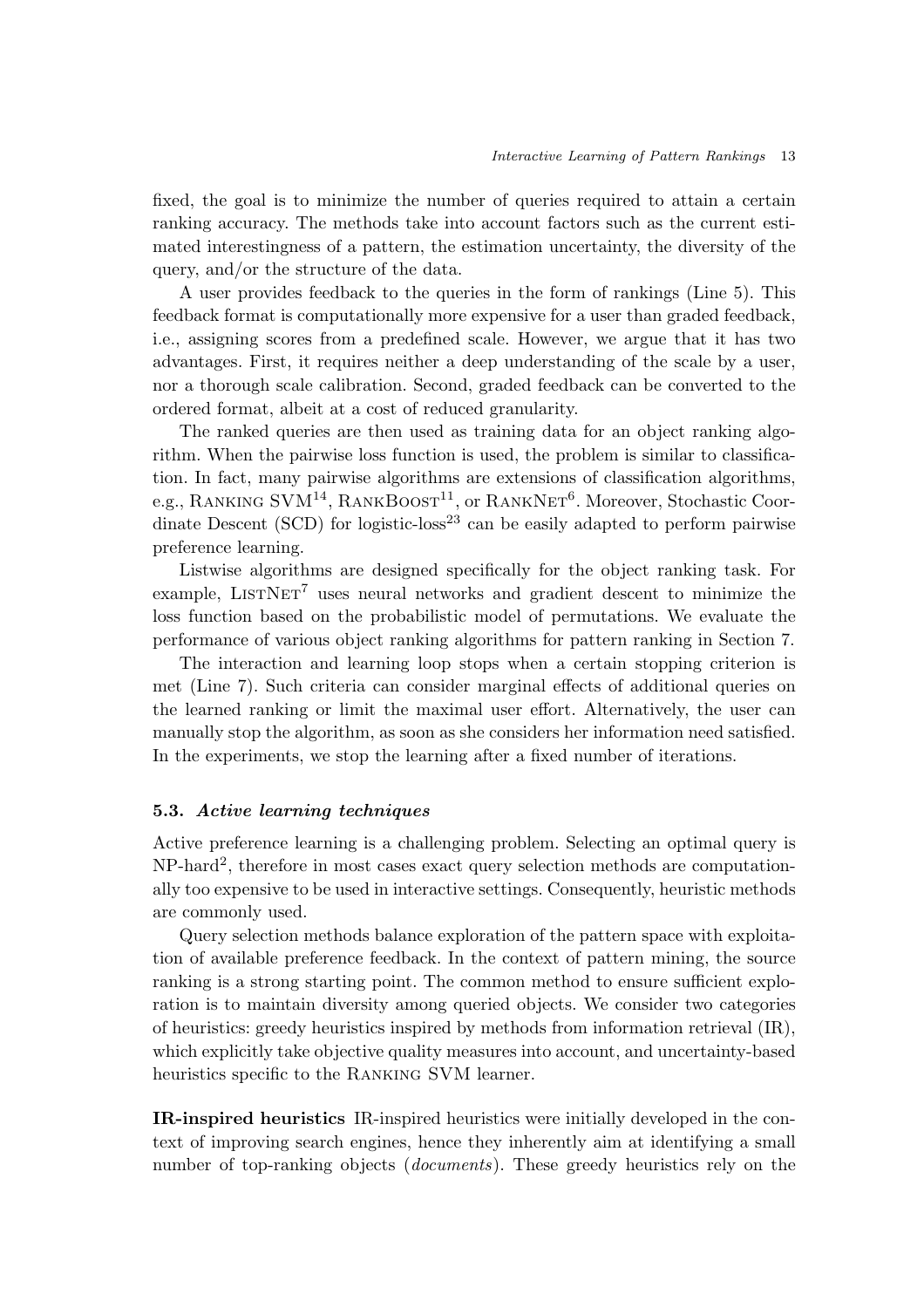availability of an objective quality measure (*relevance*). The query selection process always starts from a set including the currently top-ranked pattern and proceeds with greedily selecting patterns that maximize the heuristic. Let *p* denote a candidate pattern, and *q* the current (incomplete) query.

When applying these heuristics, we start from the raw values of the source pattern interestingness measure  $\varphi$ , and progressively interpolate the values of the learned ranking function in order to take into account the current estimation of the target ranking:

$$
Quality(p) = \mu h(p) + (1 - \mu) \varphi(p),
$$

where  $\mu$  is an interpolation parameter and  $h$  is the learned ranking function. MMR (*Maximal Marginal Relevance*)<sup>24</sup> aims to select a high-quality pattern that is dissimilar from already selected patterns. Dissimilarity is defined as the minimal distance to an already selected pattern, e.g., the Euclidean distance between pattern vectors. The parameter  $\alpha \in [0; 1]$  is a quality-diversity trade-off parameter.

$$
MMR(p,q) = \alpha \t\text{Quality}(p) + (1 - \alpha) \t\text{Diversity}(p,q)
$$
\n
$$
\text{where} \t\text{Diversity}(p,q) = \min_{p' \in q} dist(p, p')
$$

RDD (*Relevance*, *Diversity*, and *Density*)<sup>32</sup> exploits the structure in  $P$  by adding a density term. The intuition behind this approach is that querying patterns from dense regions provides more information about preferences. Density of a region around a pattern is quantified as the average distance to all other patterns.

$$
RDD(p,q) = \alpha \t\text{Quality}(p) + \beta \t\text{Density}(p, \mathcal{P}) + \left(1 - \alpha - \beta\right) \t\text{Diversity}(p, q)
$$
\n
$$
\text{where } Density(p, \mathcal{P}) = \frac{1}{|\mathcal{P}|} \sum_{p' \in \mathcal{P}} dist(p, p')
$$

MMR and RDD only maintain local diversity, i.e., diversity *within the current query*. We aim to exploit global diversity, i.e., diversity *between the queries*, by introducing a new heuristic GlobalMMR. It is an extension of MMR, where the diversity term is redefined as  $Diversity(p,Q) = \min_{n \geq 0}$  $p' \in Q$  $dist(p, p')$ , where  $Q =$  $q \cup \bigcup$  $f_i$  is the union of all queries, including the current incomplete one.

 $f_i \in F$ In all computations, values of the quality measure, the learned ranking function, and the distance measure are normalized to the range [0; 1]. For the quality measure and the learned ranking function, the minimal and the maximal values over  $\mathcal P$  are used as range limits. For distance, the upper limit is estimated by the diameter of the object set, i.e., max  $p_i, p_j \in \mathcal{P}$  $dist(p_i, p_j)$ .

Uncertainty-based heuristics SVMBATCH, presented in Algorithm 2, is a straightforward extension of the batch query selection method for classification SVMs by Brinker<sup>5</sup>. This method aims at selecting a diverse set of examples with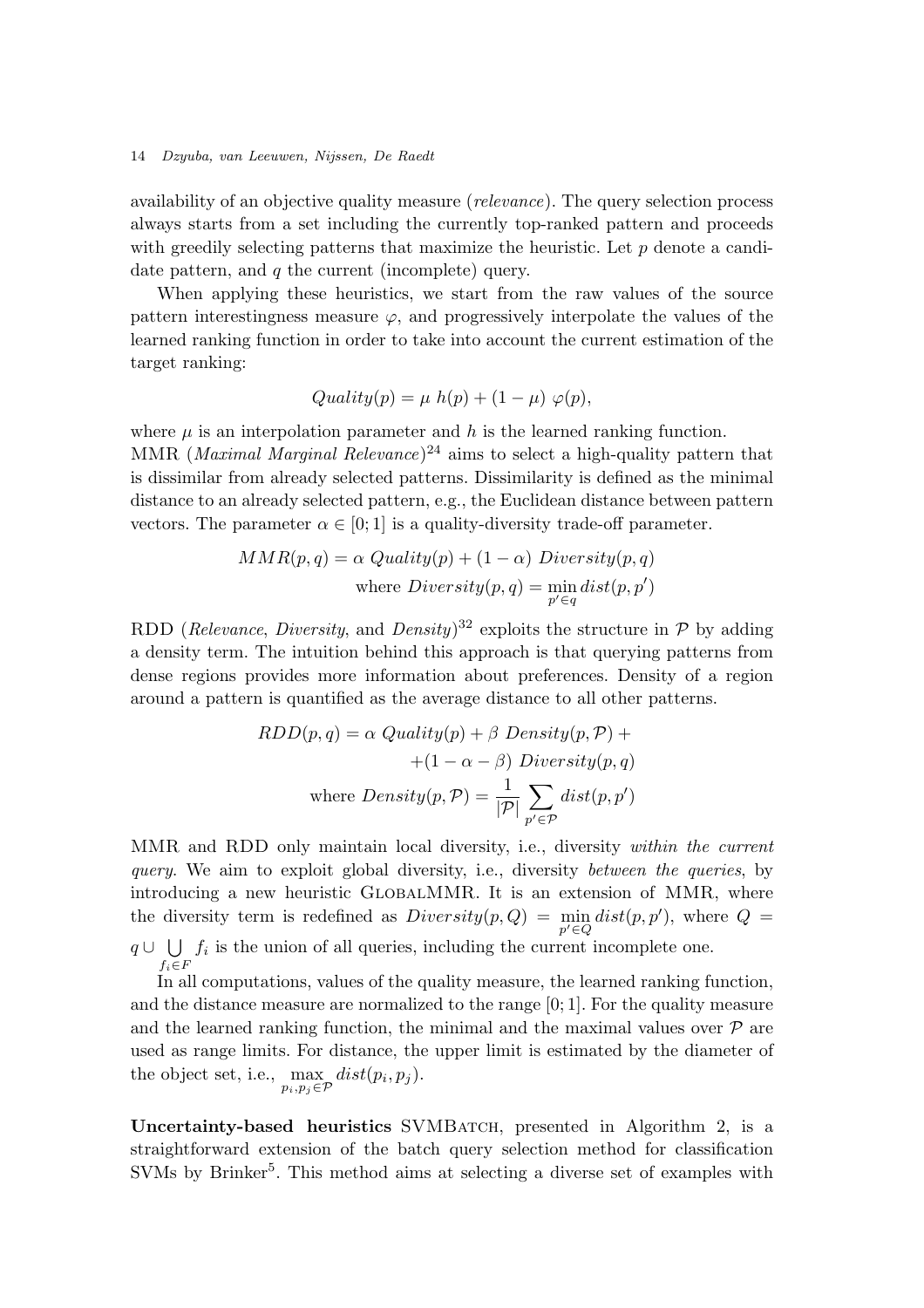Algorithm 2 Batch query selection for Ranking SVM

|    |                                                                | <b>Input:</b> Pattern vectors PV, weights w, query size k, trade-off $\lambda$ , pruning parame-                                                   |
|----|----------------------------------------------------------------|----------------------------------------------------------------------------------------------------------------------------------------------------|
|    | ter <i>minlen</i>                                              |                                                                                                                                                    |
|    | 1: $q \leftarrow \emptyset$ , $Pairs \leftarrow \emptyset$     |                                                                                                                                                    |
|    | 2: for all $p_i, p_j \in PV$ do                                | $\triangleright$ Generate candidate pairs                                                                                                          |
| 3: | $P_{ij} = p_i - p_j$                                           |                                                                                                                                                    |
| 4: | if $dist(P_{ij}, w) \leq 1 \wedge   P_{ij}   \geq minlen$ then |                                                                                                                                                    |
| 5: | $Pairs \leftarrow Pairs \cup P_{ij}$                           |                                                                                                                                                    |
|    | $6:$ repeat                                                    | $\triangleright$ Greedily select a diverse set of uncertain pairs                                                                                  |
|    |                                                                | 7: $P_{ij}^* = \underset{P \in Pairs}{\arg \min} \lambda \times dist(P, w) + (1 - \lambda) \times \underset{q_i, q_j \in q}{\max} \cos(P, Q_{ij})$ |
|    | 8: $q \leftarrow q \cup \{p_i^*, p_i^*\}$                      |                                                                                                                                                    |
|    | 9: until $ q =k$                                               |                                                                                                                                                    |
|    | 10: return $q$                                                 |                                                                                                                                                    |

high prediction uncertainty. Uncertainty is quantified as the distance of a candidate example to the margin, whereas diversity is quantified by maximal cosine similarity between an example and already selected examples. This method only considers examples that lie on or within the margins.

In case of pairwise preferences, an individual example is a *pair* of patterns. Pairs are explicitly represented as differences between respective pattern vectors, similar to their representation in the Ranking SVM formulation. The total number of candidates is proportional to  $|\mathcal{P}|^2$ , therefore in order to reduce computational costs we introduce an additional pruning step. All pair vectors  $P_{ij}$  for which  $||P_{ij}|| < minlen$ are removed from the candidate set. The intuition behind this pruning technique is that pair vectors with low norms correspond to highly similar patterns, and reducing uncertainty of predicting relative positions of similar patterns is less useful for learning a general ranking. Note that the distance between a pair vector  $P_{ij}$  and the hyperplane is proportional to the difference between values of the ranking function for  $p_i$  and  $p_j$ . However, the exact value has to be computed explicitly. Recently, Qian et al.<sup>20</sup> proposed a similar active learning heuristic targeted at Ranking SVM, where efficiency is ensured by combining locality-sensitive and uncertainty hashing.

Preliminary experiments confirmed the utility of batch querying, e.g., querying the union of the two most informative pairs yields a larger performance improvement than three consecutive queries of the single most informative pair (in both cases 6 pairs are queried). Pruning reduces the runtime and can have a positive impact on learning performance; see Section 7 for experiments.

## 5.4. *Mining using learned ranking functions*

As also demonstrated in the toy example in Section 4, the learned ranking function generalizes beyond the training data  $F$  and the input pattern set  $\mathcal P$ . Hence, it can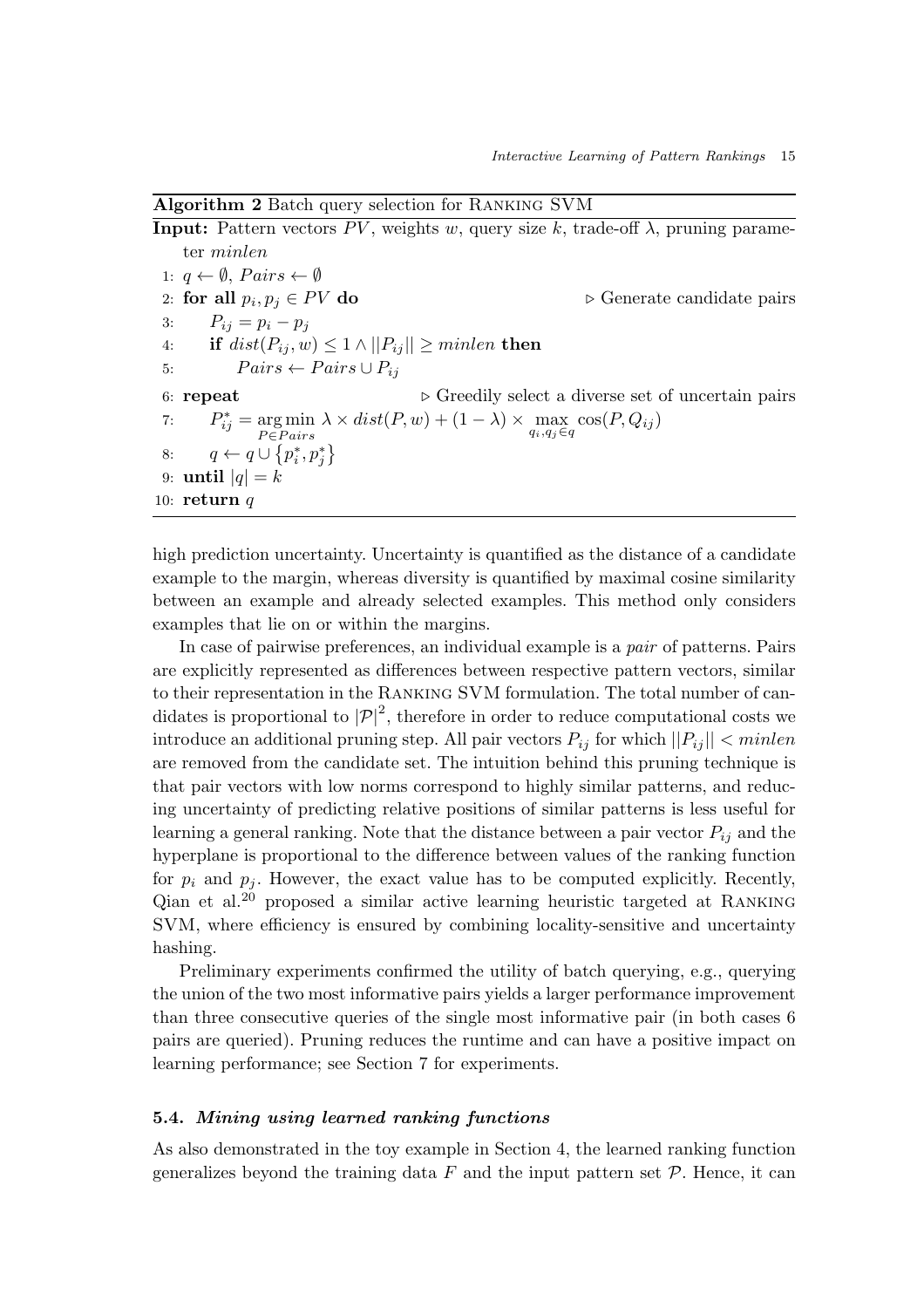be regarded as a general subjective interestingness measure defined over the pattern language  $\mathcal{L}$ , for the current user and dataset  $\mathcal{D}$ . It can be used to discover novel patterns that are likely to be interesting to the user.

A straightforward approach to accomplish this is to use the ranking function *h* directly as a search heuristic. In addition to *h*, a search algorithm needs access to the function that converts a pattern to its corresponding feature vector. Given *h* and the right feature representation, a search algorithm can compute subjective interestingness scores for each pattern  $p \in \mathcal{L}$  and hence use this as optimization criterion.

Devising a generic search algorithm for any type of pattern and ranking function *h* is an interesting and challenging open research problem on itself. We therefore leave this for future work and only specify an instance tailored for subgroup discovery in the next section.

## 6. Learning itemset and subgroup rankings

We now describe two instances of our proposed approach, for two types of pattern mining: (frequent) itemset mining and subgroup discovery. The key choices concern the source ranking and the pattern features. In making these choices, we aim to keep things as simple as possible, in order to avoid the necessity of data mining expertise and hence making our approach accessible to domain experts as well.

## 6.1. *Frequent itemset mining*

For itemset mining, in absence of any prior knowledge, the ranking according to frequency is the most natural choice of the source ranking. We consider the following features for itemsets:

- $Attribute_i$ : a binary feature for each item; equals 1 iff the corresponding item belongs to the itemset.
- *Cover* $\tau$ : a binary feature for each transaction; equals 1 iff the corresponding transaction is covered by the itemset.
- *• Frequency*: a numeric feature; the frequency of the itemset.
- *• Length*: a numeric feature; the size of the itemset, i.e., *|I|*.

The total number of features depends on the dimensions of the data, and is equal to  $|\mathcal{I}| + |\mathcal{D}| + 2$ .

## 6.2. *Subgroup discovery*

In case of subgroup discovery, there is more information than just frequency that can be used to start from a –potentially– better source ranking. That is, any objective subgroup interestingness measure  $\varphi$  can be used, e.g, *Sensitivity* or *Specificity*. A standard subgroup discovery algorithm can be used to mine the initial pattern set and corresponding source ranking.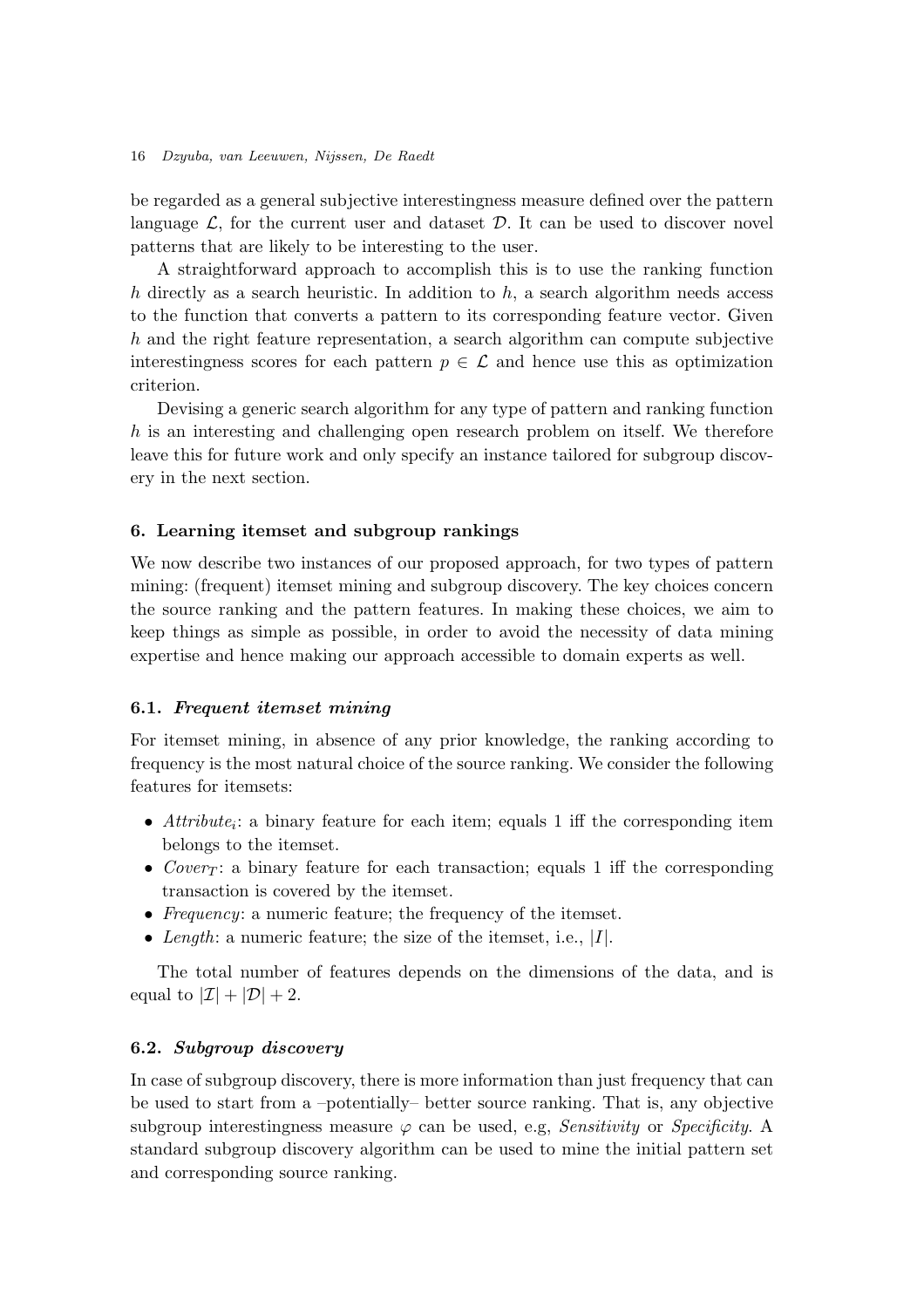In addition to the features described for frequent itemset mining, which can be used in almost any pattern mining setting, we consider the following features specific to subgroup discovery:

- *Positive Frequency*: a numeric feature; the frequency of the positive labels in the subgroup, i.e.,  $|C^1|$  $\frac{1}{|D^1|}$ .
- *Negative Frequency*: a numeric feature, the frequency of the negative labels in the subgroup, i.e.,  $|C^0|$  $\frac{1}{|D^0|}$ .
- *Interestingness*: a numeric feature;  $\varphi$ .

Also, due to a richer pattern language, feature sets *Length* and *Attribute<sup>A</sup>* have a slightly different interpretation in case of subgroup discovery: *Length* is equal to the number of conditions in the description, and each attribute is still represented by a single binary feature *AttributeA*, even if it occurs in multiple conditions. For example, if  $A_1$  and  $A_2$  are numeric attributes, a subgroup  $A_1 > 1 \wedge A_1 < 2 \wedge A_2 > 0$ has *Length* = 3, *Attribute*  $(A_1) = 1$ , and *Attribute*  $(A_2) = 1$ .

In order to use the learned ranking function *h* for mining new patterns, we employ a beam search–based subgroup discovery algorithm, DSSD<sup>27</sup>. At each level, *h* is used to rank candidates in the beam; no other changes to the algorithm are necessary.

## 7. Experiments

In previous sections we described a framework for interactive learning of pattern ranking functions. The key research question is: "Is it possible to learn preferences over patterns, given only sample rankings as input?" We demonstrate that the answer is positive and proceed with answering the following more specific research questions:

- Q1) Which ranking algorithms are most suitable for this purpose?
- Q2) For which pattern types is learning feasible? If so, how much training data is required?
- Q3) Which pattern features are important for learning?
- $Q_4$ ) Does active learning reduce the user effort? Which query selection methods perform better with respect to various performance measures?
- Q5) Do the learned ranking functions enable the discovery of novel interesting patterns when used as search heuristics?

# 7.1. *Evaluation methodology*

User feedback emulation Evaluating interactive data mining algorithms is hard, for experts are scarce, and it is virtually impossible to collect enough data for drawing reliable conclusions. In order to perform an extensive evaluation we use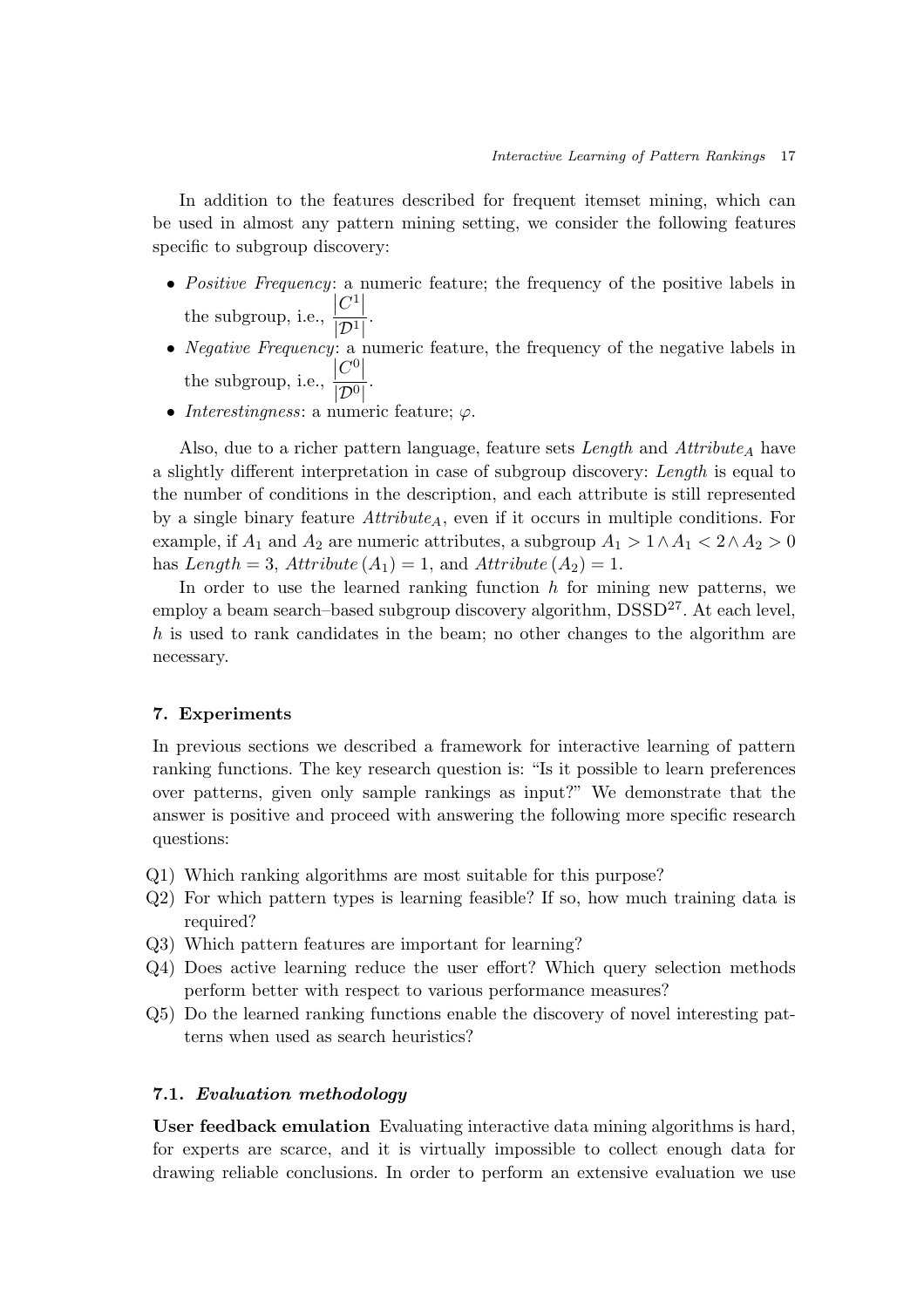an objective ranking of patterns as the target ranking. We emulate user feedback by ranking patterns using an objective interestingness measure (*target measure*), which is not known to the learning algorithm. We use *Surprisingness* for itemset mining and  $\chi^2$  for subgroup discovery (see Section 3 for definitions).

**Performance measures** Given a set of patterns  $P$ , the goal of learning rankings is two-fold: 1) to identify subjectively interesting patterns in  $P$  and 2) to learn an accurate overall ranking of  $P$ . Therefore, we use several ranking distance measures to quantify learning performance. Let  $R^*_{\mathcal{P}}$  denote the target ranking of  $\mathcal{P}, \hat{R}_{\mathcal{P}}$ the learned ranking, and  $R_P(i)$  the learned rank of the *i*-th element in the target ranking:

1) In order to evaluate the capacity of the algorithm to identify the most interesting patterns in *P*, we consider Recall at *k*:

$$
Rec_k = \left| \left\{ i \in \{1, 2, \dots, k\} \mid \hat{R}_{\mathcal{P}}(i) \leq k \right\} \right|
$$

2) In order to evaluate the overall ranking accuracy, we consider rank correlation and discounted error. Spearman's rank correlation coefficient  $\rho$  is based on the sum of squared differences between learned and target ranks for each element:

$$
\rho = 1 - \frac{6 D_s(R_{\mathcal{P}}^*, \hat{R}_{\mathcal{P}})}{|\mathcal{P}|(|\mathcal{P}| - 1)}, \text{ where } D_s = \sum_{i} (i - \hat{R}_{\mathcal{P}}(i))^2
$$

Rank correlation essentially assigns equal weights to all elements, whereas Discounted Error *DE* assigns larger weights to higher-ranked elements:

$$
DE = \sum \frac{|i - \hat{R}_{\mathcal{P}}(i)|}{ln(i+1)}
$$

We use  $\rho$  as the primary performance measure in the exploratory experiments.

Performance measures calculated for the entire ranking, such as  $\rho$  or  $DE$ , are less relevant if the ultimate goal is to identify top-ranking patterns. However, if the goal is to learn a search heuristic, the capacity to correctly identify low-ranked patterns is important as well. Note that reported values of *DE* are normalized to the range of  $[0, 1]$ .

In order to estimate the convergence rate of the algorithm, for each performance measure we report values of the *area under performance curve* (*AUC*) in addition to absolute values. The performance curves are constructed as follows: for each iteration *i*, the value of a performance measure after *i* iterations is recorded. The larger the area, the fewer iterations are required to attain high values of the performance measure.

To quantify user effort, we use the total number of distinct queried pairs  $C_F$ :  $C_F = |\{(p_{ik}, p_{ik}) | f_k \in F; p_{ik}, p_{jk} \in f_k\}|$ .  $C_F$  is equal to the number of pairwise preferences that a user has to compute in order to provide the feedback.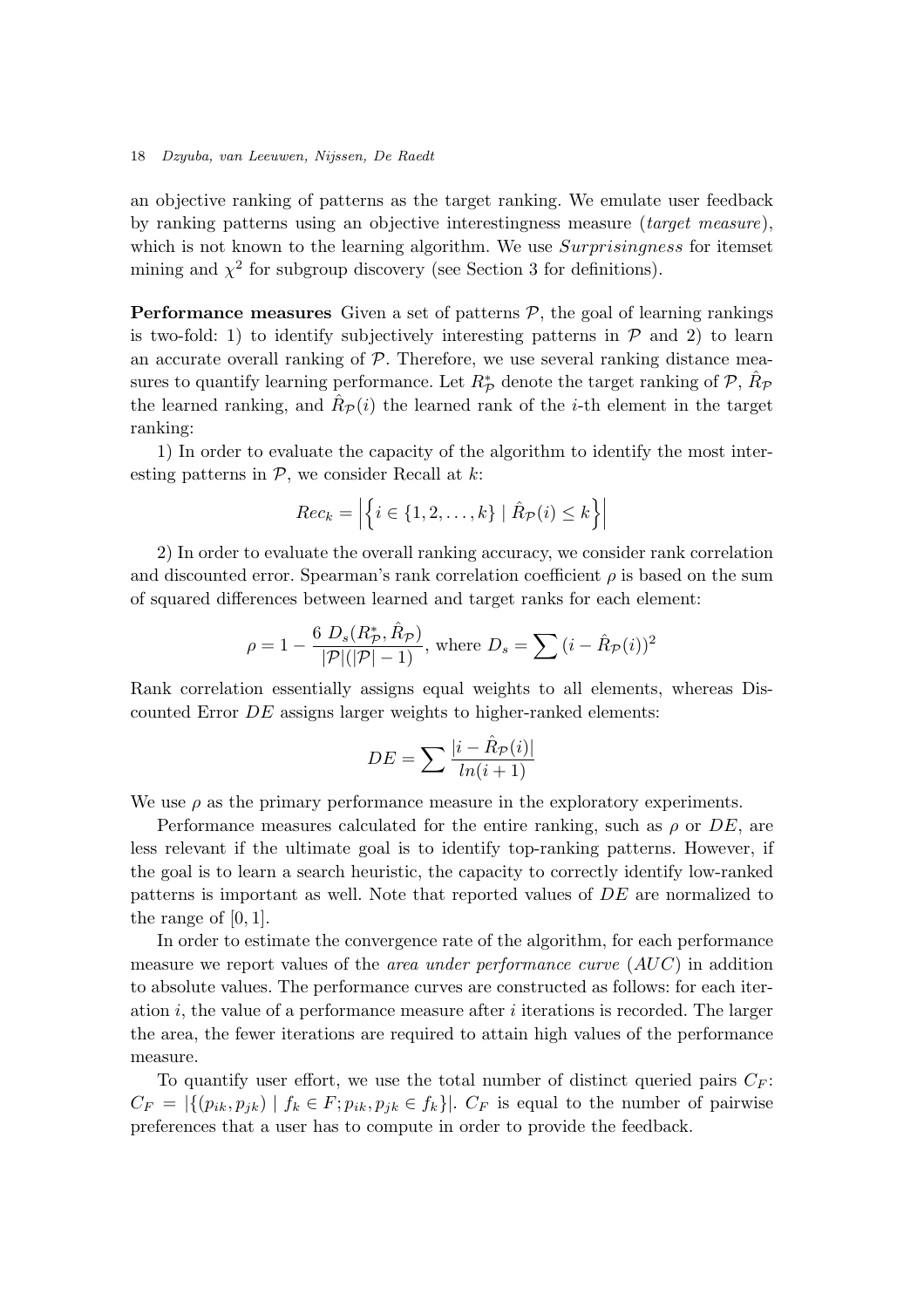Table 6. Datasets and pattern sets used in experiments. For each dataset, source rankings of 1000 patterns were mined using various objective interestingness measures: *Frequency* for both itemset mining and subgroup discovery, and *Sensitivity* and *Specificity* for subgroup discovery. For each source ranking, Spearman's rank correlation  $\rho$  between the source ranking and the target ranking is reported.

| Setting                     |     | Source rankings         |             |                                                  |  |
|-----------------------------|-----|-------------------------|-------------|--------------------------------------------------|--|
|                             |     | Frequency               | Sensitivity | Specificity                                      |  |
| $ \mathcal{D} $             | A   |                         |             |                                                  |  |
| 683                         | 9   | 0.26                    | 0.61        | 0.02                                             |  |
| 653                         | 15  | $-0.26$                 | $-0.06$     | 0.51                                             |  |
| 1000                        | 20  | 0.11                    | 0.33        | 0.86                                             |  |
| 768                         | 8   | $-0.01$                 | 0.17        | 0.43                                             |  |
| 232                         | 16  | 0.33                    | 0.84        | 0.51                                             |  |
| <i>Itemset mining (FIM)</i> |     | Frequency               |             |                                                  |  |
| $ \mathcal{D} $             | A   |                         |             |                                                  |  |
| 812                         | 94  | $-0.31$                 |             |                                                  |  |
| 653                         | 125 | $-0.27$                 |             |                                                  |  |
| 1000                        | 112 | $-0.23$                 |             |                                                  |  |
| 296                         | 95  | $-0.21$                 |             |                                                  |  |
| 137                         | 68  | $-0.24$                 |             |                                                  |  |
| 148                         | 68  | 0.03                    |             |                                                  |  |
| 336                         | 31  | $-0.07$                 |             |                                                  |  |
| 630                         | 50  | 0.09                    |             |                                                  |  |
| 958                         | 27  | 0.12                    |             |                                                  |  |
| 435                         | 48  | $-0.13$                 |             |                                                  |  |
| 101                         | 36  | $-0.18$                 |             |                                                  |  |
|                             |     | Subgroup discovery (SD) |             | $\rho(Source, Target)$<br>$\rho(Source, Target)$ |  |

Datasets For our empirical evaluation we used datasets from publicly available repositories: 11 datasets for itemset mining were taken from the CP4IM repository<sup>a</sup>; 5 datasets for subgroup discovery were taken from the UCI repository<sup>b</sup>. Tuples with missing attribute values were removed from all datasets.

Source rankings The 1000 most frequent closed itemsets, ranked by their frequencies, were used as source rankings for experiments with itemset mining. Source subgroup rankings were mined using DSSD with the following parameters (see Van Leeuwen and Knobbe<sup>27</sup> for details): minimal frequency = 0.1  $|\mathcal{D}|$ , beam width  $= 100$ , maximal depth  $= 5$ . Numeric attributes were discretized onthe-fly by local binning of occurring values into 6 equal-sized bins. The cover-based beam selection heuristic was applied with the default trade-off parameter settings. 10000 subgroups were mined initially, then 1000 subgroups were selected from this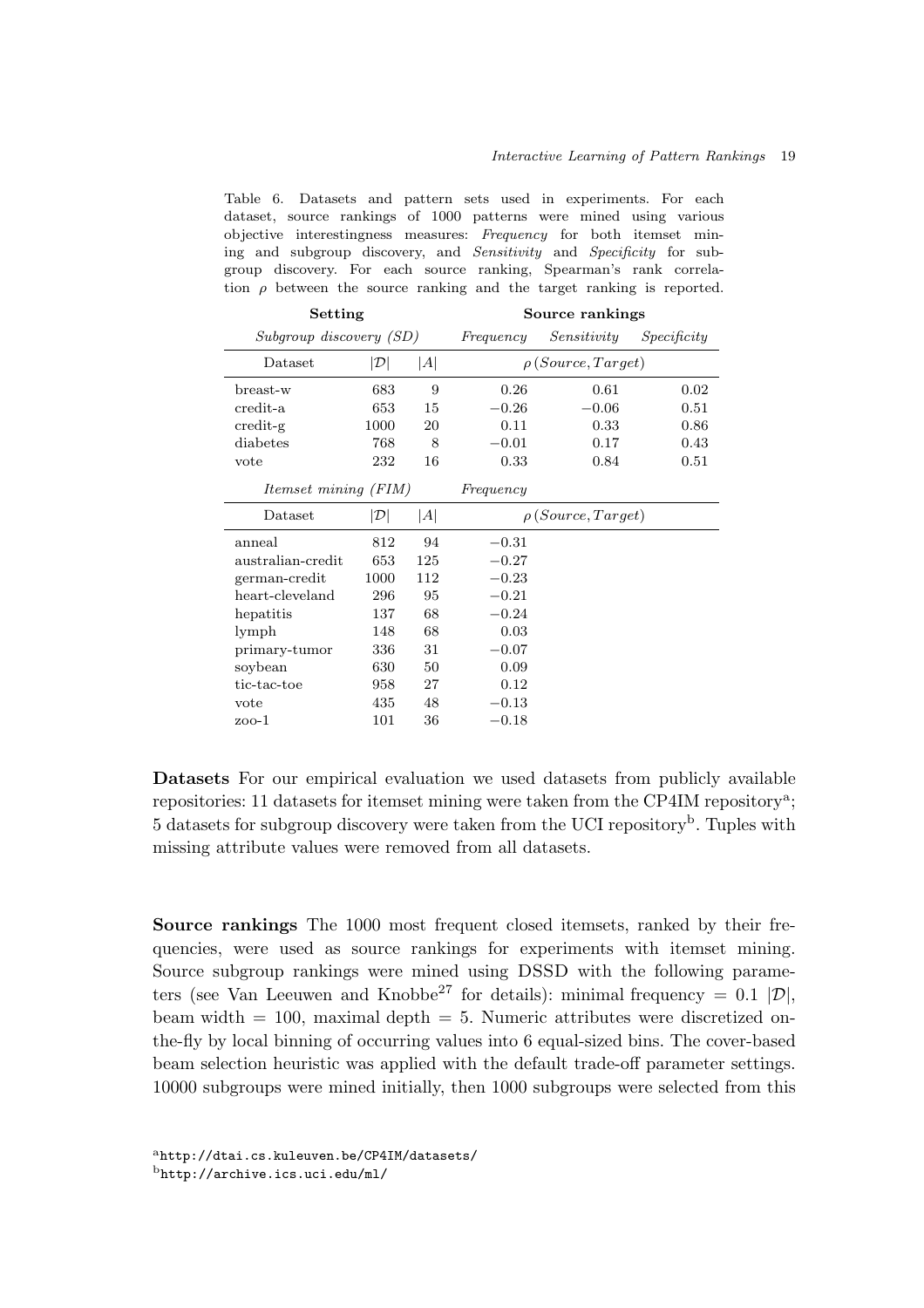| Learner        | $Avg.\rho$ | Runtime per iteration, s |
|----------------|------------|--------------------------|
| RANKING SVM    | 0.55       | 0.1                      |
| <b>SCD</b>     | 0.42       | 48.3                     |
| RANKBOOST      | 0.38       | 12.2                     |
| <b>LISTNET</b> | 0.16       | 2.8                      |
| RANKNET        | 0.02       | 3.5                      |

Table 7. Comparison of ranking algorithms. Ranking SVM provides the best performance in terms of average rank correlation  $\rho$  and has the lowest runtime.

large set using the same selection heuristic. For each dataset, three subgroup sets were mined using one of the following subgroup interestingness measures, *Sensitivity*, *Specificity*, or *Frequency* (essentially a non-supervised measure).

We have intentionally chosen simple source measures so that source and target rankings are substantially different, and hence the learning problem is challenging. Table 6 presents the characteristics of the datasets and corresponding pattern sets, including the initial rank correlation  $\rho_0$  between the source ranking and the target ranking. Most source rankings by *Frequency* are weakly or negatively correlated with the respective target rankings, whereas source rankings by supervised measures *Sensitivity* and *Specificity* are better correlated with the target rankings by  $\chi^2$ . In the experiments, we investigate which effect this has on learning performance.

## 7.2. *Experimental results*

Q1) Comparison of ranking algorithms We first turn to comparing the learning algorithms listed in Section 5: LISTNET, RANKBOOST, and RANKNET as implemented in the RANKLIB library<sup>c</sup>; the standard implementation of RANKING SVM<sup>d</sup>; and our own implementation of SCD.

We use default parameter values in the implementations or values recommended in the original papers: LISTNET(1500 epochs, *learning rate*  $= 0.00001$ , no hidden layers);  $RANKBoost(300 training rounds, 10 threshold candidates)$ ;  $RANKNET(100$ epochs, *learning rate* = 0*.*00005, 1 hidden layer with 10 nodes); Ranking  $\text{SVM}(\text{trade-off } C = 0.005)$  with a linear kernel, per recommendations of the authors, it is increased after each iteration, i.e. the effective value is  $C_0 \times iteration;$ SCD(1000 iterations, *regularization parameter* = 0*.*001).

For these experiments, random queries are used as training data. 10 patterns are selected uniformly at random (without replacement) from each source ranking and ranked by the target measure. All algorithms use the same training data. This procedure is repeated 10 times for each source ranking; average values of performance measures are reported. Pattern sets are grouped by the source quality measure, and results are aggregated over all datasets. Results are shown in Table 7.

<sup>c</sup>http://sourceforge.net/p/lemur/wiki/RankLib/ <sup>d</sup>http://www.cs.cornell.edu/people/tj/svm\_light/svm\_rank.html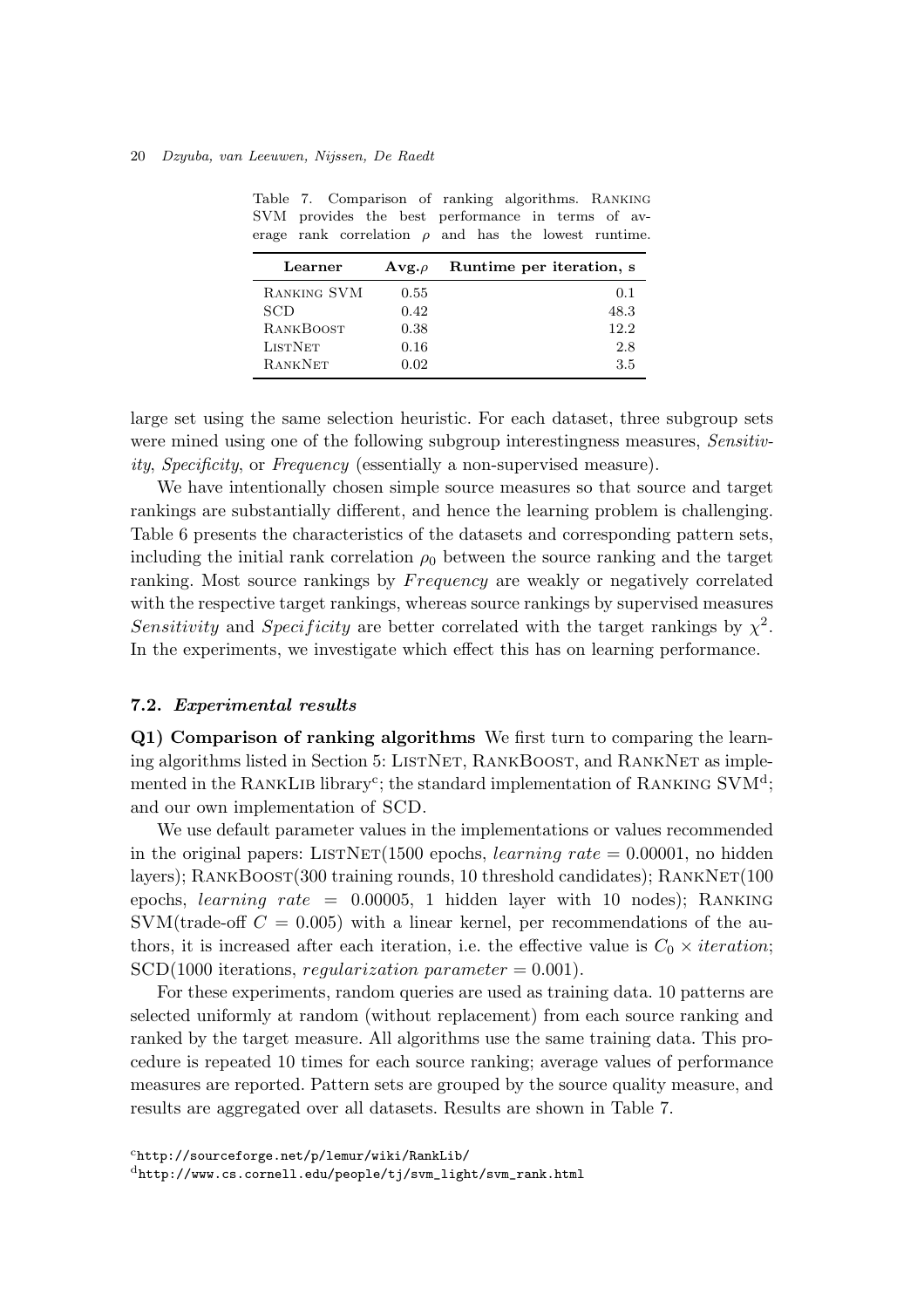Fig. 1. Estimating the required amount of training data. Reasonably small training data of 30 ranked patterns or less suffice to attain high values of rank correlation,  $\rho > 0.7$ , Less training data is required, if the source ranking is better correlated with the target ranking, i.e. for the subgroup discovery task and *Sensitivity* and *Specificity* source rankings.



RANKING SVM, SCD, and RANKBOOST are able to learn sufficiently accurate rankings,  $\rho \geq 0.4$ , which indirectly confirms feasibility of our approach. The only listwise algorithm, LISTNET, does not perform well, neither does the other neural network-based algorithm RANKNET. The results are consistent across pattern types.

We use RANKING SVM in the following experiments, as it provides the highest performance and has the lowest runtime among the evaluated algorithms. Note that on average, one learning iteration takes approximately 0*.*1*s*, therefore in principle, this implementation can be used in a truly interactive setting.

Q2) Estimating the required amount of training data In order to estimate the amount of required training data, we select uniformly at random *S* patterns from each source ranking and use them as training data. The average rank correlation over 10 experiments is reported. Figure 1 shows the results for  $S \in \{0, 10, 30, 50\}$ , where  $S = 0$  corresponds to the correlation between source and target rankings.

The results show that learning accurate ranking functions requires a reasonable amount of training data: querying at most 30 patterns out of 1000 allows attaining high values of ranking correlation,  $\rho \geq 0.7$ . They also demonstrate the importance of prior beliefs, i.e. the choice of the source ranking: less training data is required, if the source ranking is better correlated with the target ranking, as is the case for  $\chi^2$  and *Sensitivity* or *Specificity*. Furthermore, the results with the *F requency* source ranking are very similar for itemsets and subgroups.

Although these results suggest that preference learning is a suitable technique for ranking patterns, querying 30 patterns at once incurs considerable costs,  $C_F = \binom{30}{2} = 435$ , which might be prohibitively large for a human user. Later, we demonstrate that active learning helps reduce the required user effort.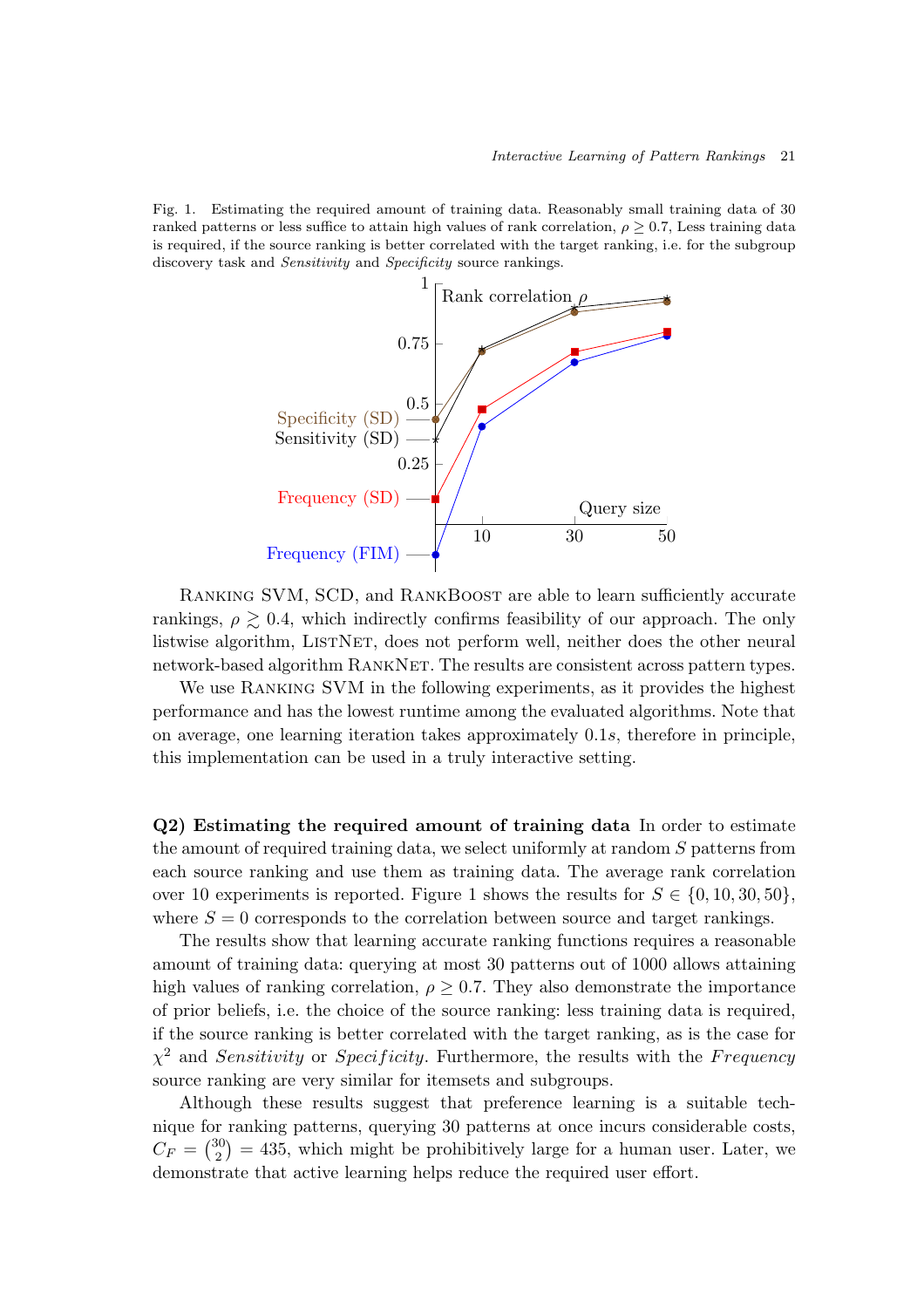Table 8. Evaluating the importance of pattern features. We construct feature representations of patterns incrementally, i.e. we start with an empty representation and add feature sets one by one, based on the improvement of rank correlation  $\rho$  that they enable. Features related to the target measures are considerably more likely to be included in the best feature sets, e.g. *Length* for *Surprisingness*, or *Pos.*/*Neg.frequency* for  $\chi$ 2. For each source ranking, 10 experiments with randomly generated training data were conducted. The first two columns show the probability of a feature set being added at the first iteration and the average attained value of  $\rho$ . The rightmost columns show the probability of a feature set being included in the best feature set.

|                     |       |        |         | Feature set       | First added |        | In best |
|---------------------|-------|--------|---------|-------------------|-------------|--------|---------|
| First added         |       |        | In best |                   | Prob.       | $\rho$ | Prob.   |
| Feature set         | Prob. | $\rho$ | Prob.   | Pos.frequency     | 0.16        | 0.54   | 0.75    |
| Length              | 0.29  | 0.38   | 0.90    | Cover             | 0.65        | 0.81   | 0.66    |
|                     |       |        |         | Neg.frequency     | 0.15        | 0.58   | 0.65    |
| Cover               | 0.55  | 0.53   | 0.58    | Quality           | 0.00        | 0.32   | 0.41    |
| Attributes          | 0.16  | 0.38   | 0.50    | Support           | 0.00        | 0.59   | 0.37    |
| Support             | 0.00  | 0.01   | 0.30    | <b>Attributes</b> | 0.03        | 0.47   | 0.29    |
| Itemset mining<br>a |       |        | Length  | 0.00              | 0.23        | 0.25   |         |

(b) Subgroup discovery

Q3) Evaluating the importance of pattern features In order to evaluate the importance of various feature sets we performed the following procedure. Similar to the previous experiments, random subsets of  $P$  are used as the training data. For each selection of training data, we incrementally construct the pattern representation. At each step the feature set that results in the largest increase of  $\rho$  is added to the representation. Note that feature sets such as *Attribute* or *Cover* are added as a whole, as opposed to adding features for each attribute or tuple individually. The procedure continues as long as  $\rho$  increases.

For each pattern type, we consider all feature sets described in Section 6. Note that all numeric features are discretized into 5 bins. The size of the training data is 30 subgroups. For each subgroup set, the training data selection procedure was performed 10 times; average values are reported. Results are shown in Table 8.

The importance of features depends on the pattern type and the target measure. For itemset mining, *Length* was the most likely to be included in the best feature set, because long itemsets tend to have higher values of *Surprisingness*. *Attributes* are important as well, because individual item frequencies are directly included in the formula of *Surprisingness*. For subgroup discovery, features that are included in the formula of  $\chi^2$  are likewise important, for example *Pos.*/*Neg.frequency. Cover* is important in both cases, because this feature set helps capture interactions between other features, albeit indirectly. These results also show that the learned weights are interpretable, i.e. that the algorithm not only learns accurate rankings, but can also provide explanations, which is necessary for human users.

In the remaining experiments, we use the following feature representations: *{Attributes*, *Cover*, *Length}* for itemsets mining; and *{Attributes*, *Cover*, *P ositiveF requency*, *NegativeF requency}* for subgroup discovery.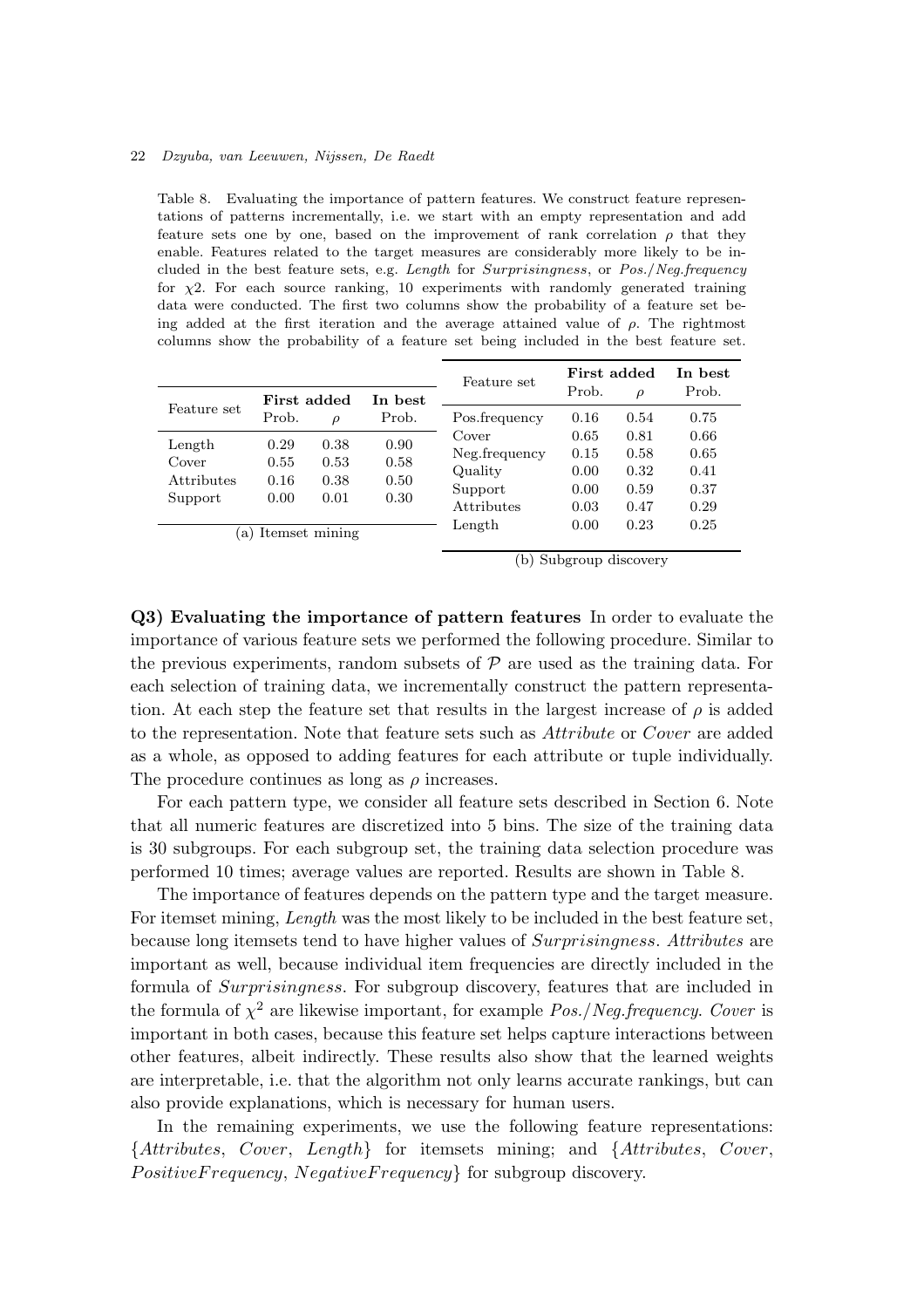Table 9. Tuning IR-inspired active learning heuristics. For each source ranking, we rank parameter values according to attained values of rank correlation  $\rho$  and report average ranks across all source rankings. Lower values of  $\alpha$  and  $\beta$ , i.e., increasing diversity of selected queries, improves the performance of IR-inspired selectors. We include MMR(0.3), RDD(0.15, 0.15), and  $GLOBALMMR(0.3)$  in our experiments. The effect of the interpolation coefficient  $\mu$  is not substantial; we use  $\mu = 0.5$  in experiments.

| $\alpha$ | Avg.rank | Avg. $\rho$ | $\alpha$ | β     | Avg.rank | Avg. $\rho$ |
|----------|----------|-------------|----------|-------|----------|-------------|
| 0.3      | 2.1      | 0.52        | 0.15     | 0.15  | 2.6      | 0.54        |
| 0.1      | 2.7      | 0.52        | 0.1      | 0.2   | 2.7      | 0.55        |
| 0.5      | $3.1\,$  | 0.41        | 0.2      | 0.1   | 2.7      | 0.53        |
| 0.9      | 3.4      | 0.37        | 0.25     | 0.25  | 3.1      | 0.47        |
| 0.7      | 3.6      | 0.35        | 0.45     | 0.45  | 3.8      | 0.36        |
|          | a) MMR   |             |          |       | b) RDD   |             |
|          |          |             |          |       |          |             |
| $\alpha$ | Avg.rank | Avg. $\rho$ |          | $\mu$ | Avg.rank | $Avg.\rho$  |
| 0.3      | 1.8      | 0.67        |          | 0.5   | 2.3      | 0.58        |
| 0.1      | 1.9      | 0.68        |          | 0.7   | 2.6      | 0.56        |
| 0.5      | 2.9      | 0.57        |          | 0.3   | 2.7      | 0.55        |
| 0.7      | 3.9      | 0.49        |          | 0.9   | 2.9      | 0.51        |
| 0.9      | 4.5      | 0.42        |          | 0.1   | 3.0      | 0.52        |

Q4) Query selection We now present the comparison of query selection strategies. We quantify performance by average ranks of strategies with respect to various performance measures. For each source ranking, various query selectors were evaluated and ranked according to AUC for respective performance measures. Tied ranks are assigned the highest rank from the equivalent range. Finally, ranks for a specific query selector are averaged over all pattern sets.

*Setting parameters* First, we briefly describe how to set parameters of query selectors. For IR-inspired selectors MMR and GlobalMMR, we first fix the interpolation coefficient  $\mu = 0.5$  and vary the value of  $\alpha$  (Table 9). The larger focus on query diversity (lower values of  $\alpha$ ) results in the highest performance; we will use  $\alpha = 0.3$  in experiments. For RDD, we essentially keep the same weight assigned to the diversity component (0.7) and vary the values of  $\alpha$  and  $\beta$  so that  $\alpha + \beta = 0.3$  (for completeness, we also provide results for two combinations with a lower diversity weight). The performance is slightly better than that of MMR and does not differ substantially for various combinations of  $\alpha$  and  $\beta$ ; we will use  $\alpha = 0.15$ ,  $\beta = 0.15$  in experiments. Finally, for the chosen parameter values, we vary the value of  $\mu$ . The effect on performance is small; we will use  $\mu = 0.5$  in experiments. Note that we always use the Euclidean distance measure.

For SVMBATCH, we first turn off candidate set pruning and vary the values of the uncertainty weight  $\lambda$  (Table 10). In line with original findings<sup>5</sup>, the effect on performance is small; we will use  $\lambda = 0.3$  in experiments. Then, for the chosen  $\lambda$ , we experiment with values of the pruning threshold *minlen*, where  $minlen = x$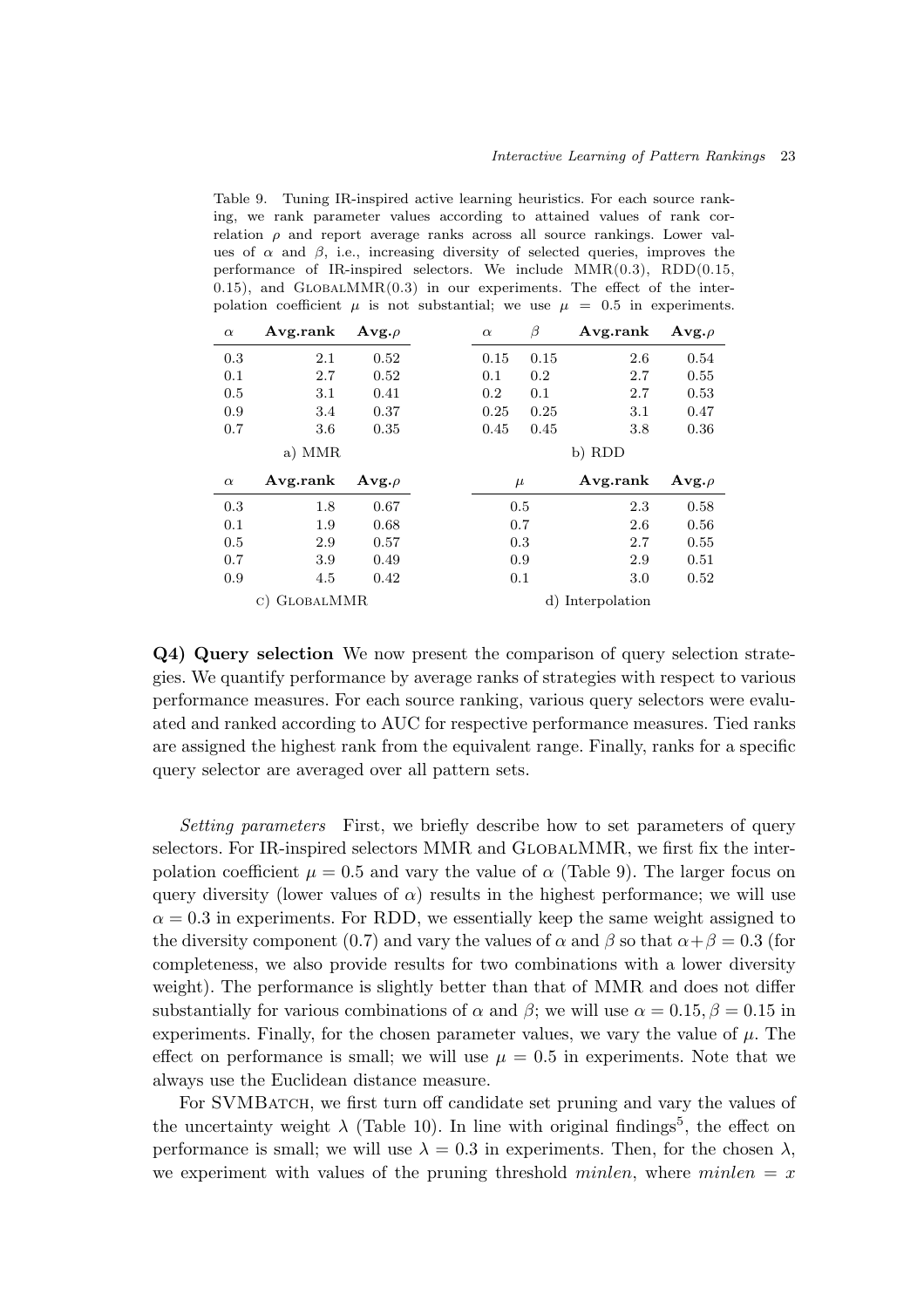Table 10. Tuning an uncertainty-based active learning heuristic SVM-BATCH. Performance of SVMBATCH does not depend substantially on the uncertainty weight  $\lambda$ . Pruning a candidate set can improve performance. We use  $\lambda = 0.3$  and  $minlen = 0.3$  in experiments.

|     | Avg.rank $Avg.\rho$ |        |        |                     |        |
|-----|---------------------|--------|--------|---------------------|--------|
| 0.3 | 2.8                 | 0.6936 | minlen | Avg.rank $Avg.\rho$ |        |
| 0.7 | 2.8                 | 0.6835 | 0.3    | 1.96                | 0.7050 |
| 0.5 | 3.0                 | 0.6614 |        | 2.65                | 0.6936 |
| 0.1 | 3.1                 | 0.6878 | 0.1    | 3.08                | 0.6764 |
| 0.9 | 3.2                 | 0.6604 |        |                     |        |

denotes pruning all candidate pairs with the norm less than  $x \cdot \sqrt{2d}$  and  $\sqrt{2d}$  is the maximal norm of a binary vector of the dimensionality *d* (the dimensionality of a pattern feature vector depends on the dimensions of the dataset and the chosen feature sets). We observe that pruning can potentially improve the performance, hence we will use *minlen* = 0*.*3 in experiments. Note that larger values of *minlen* in certain cases can result in overly eager pruning and hence in empty candidate sets; therefore they are not reported in the table.

*Comparison of query selection heuristics* Following the results of previous experiments, we compare the following heuristics: IR-inspired selectors  $MMR(\alpha =$ 0.3), RDD( $\alpha = 0.1, \ \beta = 0.2$ ), and GLOBALMMR( $\alpha = 0.3$ ) with  $\mu = 0.5$  and the Euclidean distance measure; SVMBATCH( $\lambda = 0.1$ ,  $minlen = 0.1$ ). A nonbiased randomized strategy RANDOM, which selects subsets of the source ranking uniformly at random, is used as a baseline. To compute the ranks of RANDOM, for each experimental setting, 10 experiments were conducted, and median values of performance measures were used.

All experiments were conducted with 10 iterations and query size  $S = 5$ . The maximal effort is then  $C_F = 10 \times {5 \choose 2} = 100$ . A single query of 15 patterns has roughly equivalent costs,  $C_F = \binom{15}{2} = 105$ , therefore we report the median performance over 10 experiments with RANDOM and  $S = 15$  as a non-iterative baseline.

Table 11 presents the aggregate results regarding the performance of query selectors. They show that global query diversity is required to learn accurate overall rankings: methods that ensure global diversity, i.e., GLOBALMMR, SVMBATCH, and RANDOM, attain the highest values of  $\rho$  and DE. However, active learning heuristics slightly outperform RANDOM in terms of DE, i.e., they are more accurate at the top of the ranking. The performance of IR-inspired selectors, MMR and RDD, is substantially lower, but acceptable, i.e., it is comparable to the baseline. However, they incur considerably lower costs: they query approximately two times fewer pattern pairs. Also, their recall at the top of the ranking is substantially larger than for the random query selection.

Table 12 shows results grouped by source measures. The performance of active learning strongly depends on the source ranking. For the source rankings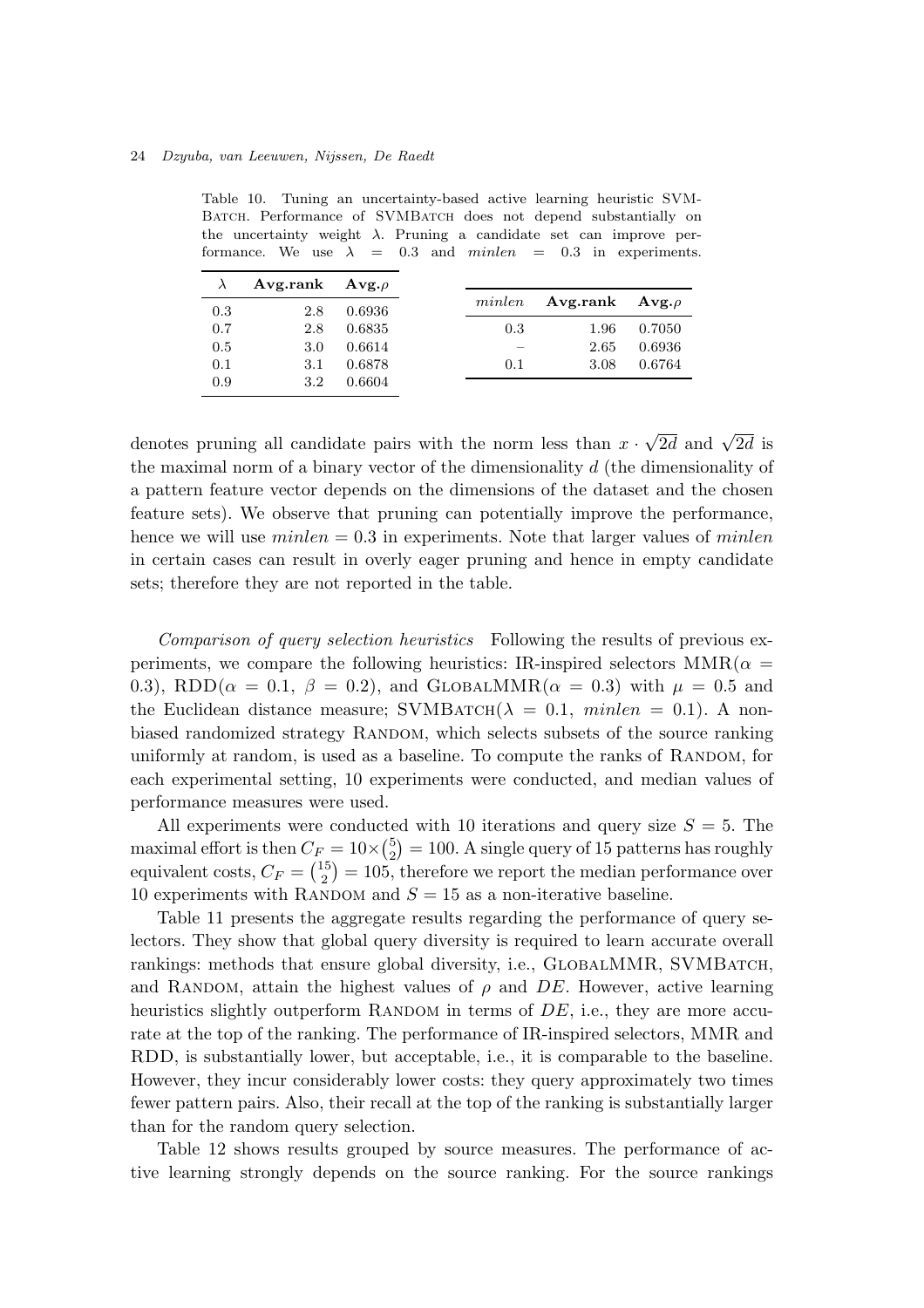Table 11. Comparison of active learning heuristics. For each source ranking, heuristics are ranked based on the values of respective performance measures; we report the average ranks across all source rankings and average values of performance measures after 10 iterations. Performance of all heuristics is comparable to the non-iterative baseline. Methods that ensure global diversity, GlobalMMR and SVMBatch, result in accurate overall rankings, i.e. rank highly according to rank correlation  $\rho$  and discounted error *DE*. MMR and RDD provide slightly lower performance, but at considerably lower costs *C<sup>F</sup>* . Iterative random query selection performs well in terms of learning overall rankings  $(\rho)$ , but is outperformed in terms of recall at the top of the ranking  $(Rec<sub>10</sub>$  and  $Rec<sub>100</sub>)$ .

|                       | Left column: average rank. Right column: average value after 10 iterations. |      |     |      |                   |     |                    |      |       |      |
|-----------------------|-----------------------------------------------------------------------------|------|-----|------|-------------------|-----|--------------------|------|-------|------|
| Selector              | $\rho$                                                                      |      | DЕ  |      | Rec <sub>10</sub> |     | Rec <sub>100</sub> |      | $C_F$ |      |
| <b>SVMBATCH</b>       | 2.2                                                                         | 0.73 | 2.2 | 0.24 | 1.5               | 0.4 | 2.2                | 0.67 | 3.3   | 99.9 |
| GLOBALMMR.            | 2.3                                                                         | 0.73 | 2.2 | 0.24 | 1.3               | 0.4 | 2.2                | 0.69 | 3.1   | 94.2 |
| RANDOM                | 3                                                                           | 0.74 | 3.3 | 0.26 | 3                 | 0.2 | 3.8                | 0.58 | 3.2   | 100  |
| RDD                   | 3.5                                                                         | 0.64 | 3.4 | 0.32 | 2.2               | 0.3 | 3.2                | 0.56 | 1.6   | 46.2 |
| MMR                   | 3.7                                                                         | 0.63 | 3.5 | 0.32 | 2.3               | 0.3 | 3.1                | 0.58 | 1.4   | 44.1 |
| $\text{RANDOM}(S=15)$ |                                                                             | 0.64 |     | 0.32 |                   | 0.1 |                    | 0.48 |       | 105  |

highly correlated with the target ranking, i.e., the subgroup discovery task and the *Sensitivity* and *Specif icity* source rankings, active learning heuristics outperform random query selection according to most performance measures.

Q5) Generalizing to the entire pattern language Finally, we evaluate the capacity of learned ranking functions to generalize to unobserved patterns: we estimate the target interestingness of top-*k* patterns according to learned ranking functions, which do not necessarily belong to the source ranking *P*, and compare it with the interestingness of patterns that are obtained by the search guided by the target measures directly. We use  $k = 1000$ .

For itemset mining, we first mine a complete collection of frequent itemsets at  $\sigma = 0.1$  and rank it using *Surprisingness* and the learned ranking function *h* to obtain the top-*k* patterns. We restrict ourselves to the datasets that contain less than 1 million itemsets at this support threshold: *primary-tumor* (50040 itemsets), *soybean* (27635 itemsets), *tic-tac-toe* (1661 itemsets), *vote* (49097 itemsets), and *zoo-1* (151806 itemsets).

For subgroup discovery, we use DSSD to search with  $\chi^2$  and its extension as described in Section 6 to search with the learned ranking functions. Search parameters were identical to the parameters used for mining the source rankings, and learning parameters were identical to the ones used in the query selection experiments.

The results confirm the generalization capacity of learned ranking functions (Table 13): median values of the target measures of top *k* patterns according to *h* increase substantially, when compared to source rankings. Maximal values are comparable to what can be achieved with direct search. Moreover, learning accurate rankings increases the magnitude of improvement. For this reason, GlobalMMR or SVMBatch result in better generalization than MMR.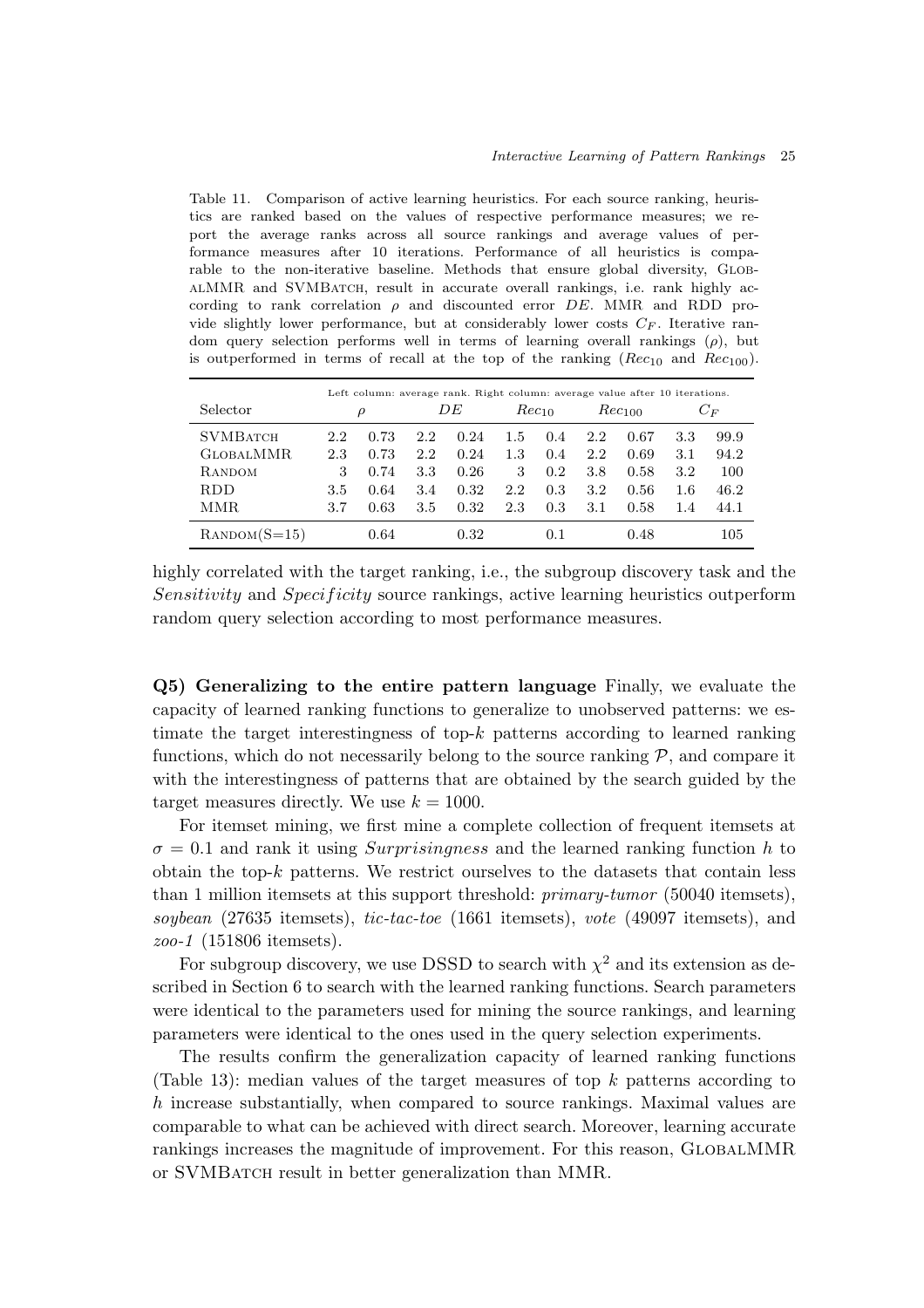Table 12. Comparison of active learning heuristics; results are grouped by source measures. For each source ranking, heuristics are ranked based on the values of respective performance measures; we report the average ranks across all source rankings and average values of performance measures after 10 iterations. Performance of query selectors depends on the source ranking. Active learning outperforms iterative random query selection both with respect to overall ranking correlation  $\rho$  and recall at the top of the ranking  $Rec<sub>10</sub>$ , when the source ranking is correlated with the target ranking, i.e. for the subgroup discovery setting and the *Sensitivity* or *Specif icity* source rankings.

| Task               | Source      | Left column: avg.rank. Right column: avg.value after 10 iterations.<br>Selector | $\rho$         |      | Rec <sub>10</sub> |         |
|--------------------|-------------|---------------------------------------------------------------------------------|----------------|------|-------------------|---------|
|                    |             | RANDOM                                                                          | 1.5            | 0.71 | 3.8               | 0.2     |
|                    | Frequency   | <b>GLOBALMMR</b>                                                                | 2.2            | 0.59 | 1.4               | 0.6     |
|                    |             | <b>SVMBATCH</b>                                                                 | 2.8            | 0.46 | 2.4               | 0.5     |
|                    |             | MMR                                                                             | 4              | 0.38 | 3.2               | 0.3     |
|                    |             | <b>RDD</b>                                                                      | 4.4            | 0.4  | 3.2               | $0.2\,$ |
|                    | Sensitivity | <b>SVMBATCH</b>                                                                 | 1.2            | 0.94 | $1.6\,$           | 0.8     |
|                    |             | <b>GLOBALMMR</b>                                                                | $\overline{2}$ | 0.95 | $\overline{2}$    | 0.8     |
| Subgroup discovery |             | <b>RDD</b>                                                                      | 3.6            | 0.85 | 2.8               | 0.6     |
|                    |             | MMR                                                                             | 3.6            | 0.89 | 3.4               | 0.6     |
|                    |             | RANDOM                                                                          | 4              | 0.87 | 4.3               | 0.2     |
|                    |             | <b>SVMBATCH</b>                                                                 | 1.2            | 0.93 | 1.8               | 0.8     |
|                    |             | <b>GLOBALMMR</b>                                                                | 2.2            | 0.91 | 1.4               | 0.9     |
|                    | Specificity | <b>RDD</b>                                                                      | 3.4            | 0.86 | 3.2               | 0.7     |
|                    |             | RANDOM                                                                          | 3.7            | 0.85 | 4.3               | 0.5     |
|                    |             | MMR                                                                             | 4              | 0.86 | 3                 | 0.7     |
|                    | Frequency   | <b>GLOBALMMR</b>                                                                | 2.5            | 0.62 | 2.5               | 0.2     |
|                    |             | <b>SVMBATCH</b>                                                                 | 2.9            | 0.66 | 2.9               | 0.2     |
| Itemset mining     |             | RANDOM                                                                          | 3              | 0.62 | 3                 | 0.1     |
|                    |             | <b>RDD</b>                                                                      | 3.2            | 0.55 | 3.2               | 0.1     |
|                    |             | <b>MMR</b>                                                                      | $3.5\,$        | 0.52 | $3.5\,$           | 0.1     |

The generalization performance is lower in the case of itemset mining, due to a source ranking that is less correlated with the target. This makes overfitting more likely; in other words, the learned ranking functions are only applicable to  $P$ , but not to the entire *L*. This is the case for SVMBATCH: larger values of  $\rho$  result in lower *Surprisingness* of top-ranked itemsets.

Figure 2 presents a detailed view of two experiments with SVMBATCH, with the dataset *primary tumor* for itemset mining and the dataset *credit-a* and the source ranking by *Specificity*. The ranking functions learned after 1, 2, 5, and 10 iterations were used in the search. The boxplots show the distribution of the target measures (*Surprisingness* and  $\chi^2$  respectively) in the set of top-1000 patterns according to the learned ranking function. They illustrate the phenomena discussed in the previous paragraph. For itemset mining, overfitting results in decrease of the maximal *Surprisingness* after more learning iterations. Nevertheless, the median gradually increases. For subgroup discovery, the more learning iterations are performed, the more the distributions are skewed towards high values of  $\chi^2$ . Median and maximal values are comparable to ones obtained with  $\chi^2$  used directly as a search heuristic.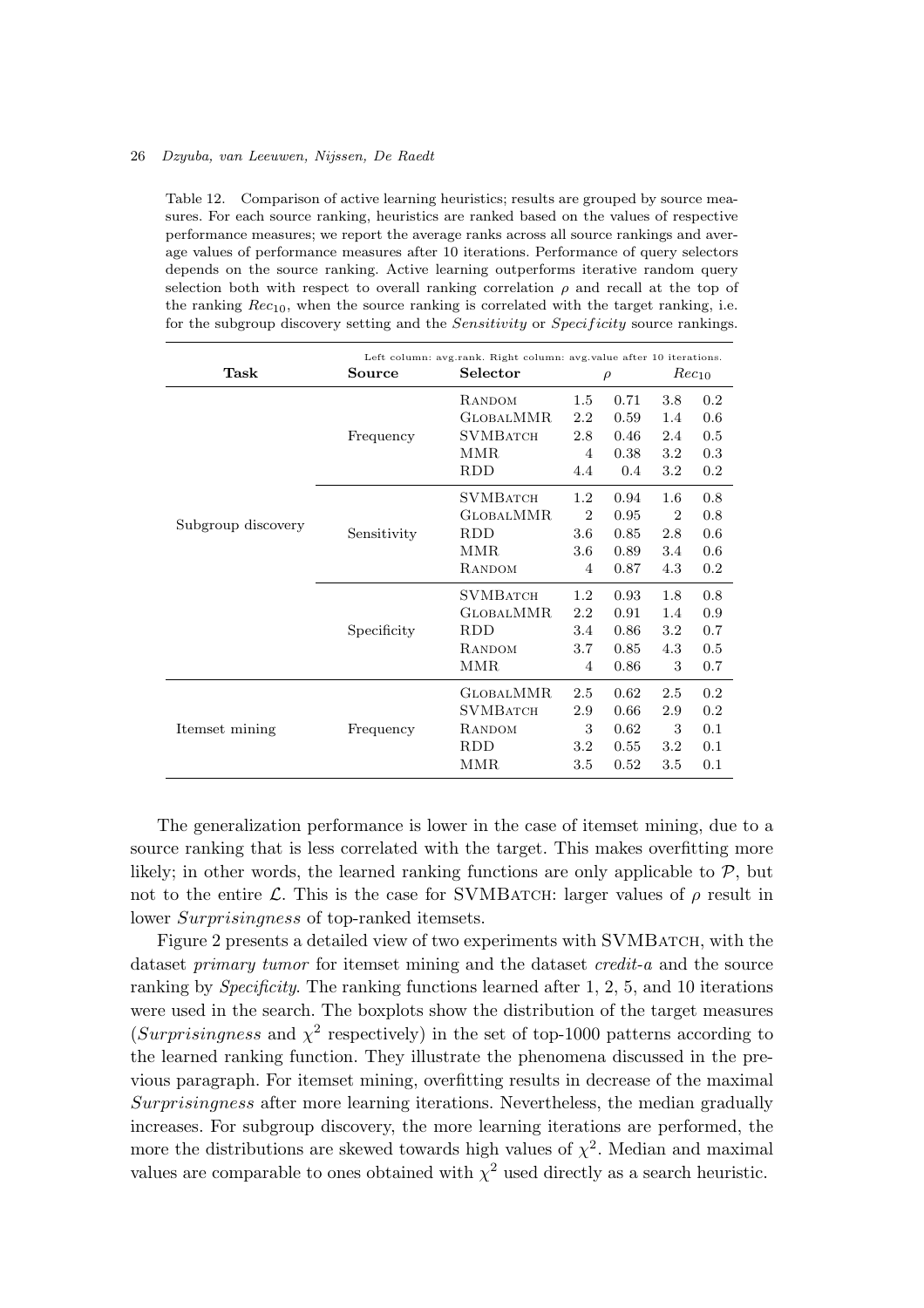Table 13. Evaluating generalization capacity of learned ranking functions. For each dataset, we learn a ranking function *h* for a number of iterations and use it to mine novel subgroups or rank a complete collection of frequent itemsets.  $\Delta\varphi_{med}$  (resp.  $\Delta\varphi_{med}^*$ ) denote the ratio between the median values of the target measure  $\varphi$  in top 1000 patterns according to *h* (mined or ranked) and in the source ranking (resp. in top 1000 subgroups according to  $\varphi$  directly), whereas  $\Delta \varphi_{max}$  and  $\Delta \varphi_{max}^*$  denote the ratios between the maximal values of  $\varphi$  in respective sets. For each selector, we report the median values of these ratios across all datasets and source rankings. Learned ranking functions generalize beyond the source rankings, as evidenced by the increase of median target measure values  $(\Delta \varphi_{med})$ . Learning accurate overall rankings (higher values of  $\rho$ ) improves quality of discovered patterns, although the effect is more pronounced for subgroup discovery than for itemset mining.

| Setting    | Selector        | <b>Iterations</b> | Avg. $\rho$ | $\Delta\varphi_{med}$ | $\Delta\varphi_{max}$ | $\Delta\varphi^*_{med}$ | $\Delta\varphi^*_{max}$ |
|------------|-----------------|-------------------|-------------|-----------------------|-----------------------|-------------------------|-------------------------|
| <b>SD</b>  | GlobalMMR.      | 5                 | 0.6574      | 1.85                  | 1.03                  | 0.54                    | 0.96                    |
|            |                 | 10                | 0.7443      | 2.05                  | 1.03                  | 0.64                    | 0.96                    |
|            | <b>MMR</b>      | $\overline{5}$    | 0.5952      | 1.73                  | 1.02                  | 0.34                    | 0.94                    |
|            |                 | 10                | 0.5845      | $1.7\,$               | 1.01                  | 0.27                    | 0.92                    |
|            | <b>SVMBatch</b> | 5                 | 0.6480      | 2.63                  | 1.02                  | 0.43                    | 0.98                    |
|            |                 | 10                | 0.7567      | 3.29                  | 1.02                  | 0.68                    | 0.96                    |
| <b>FIM</b> | GlobalMMR.      | 5                 | 0.4688      | 2.09                  | 0.835                 | 0.565                   | 0.83                    |
|            |                 | 10                | 0.6062      | 2.16                  | 0.905                 | 0.575                   | 0.89                    |
|            | <b>MMR</b>      | 5                 | 0.3494      | 2.215                 | 0.87                  | 0.655                   | 0.835                   |
|            |                 | 10                | 0.3808      | 2.275                 | 0.87                  | 0.575                   | 0.835                   |
|            | <b>SVMBatch</b> | 5                 | 0.4143      | 3.38                  | 0.925                 | 0.68                    | 0.89                    |
|            |                 | 10                | 0.6318      | 2.735                 | 0.84                  | 0.54                    | 0.805                   |

Fig. 2. Generalization capacity of learned ranking functions. We use a ranking function learned after a certain number of iterations to mine or rank complete collections of patterns. The more learning iterations are performed, the higher the values of the target measure of the patterns discovered with the learned ranking function as a search heuristic. For subgroup discovery, the results after 10 learning iterations are comparable to the search directly guided by the target measure  $\chi^2$ . For itemset mining, the learning is more prone to overfitting, therefore the maximal target interestingness of discovered itemsets tends to decrease. Nevertheless, the median target interestingness gradually increases.



# 8. Discussion

We introduced a generic algorithm for the interactive learning of pattern rankings, based on off-the-shelf preference learning techniques and active learning heuristics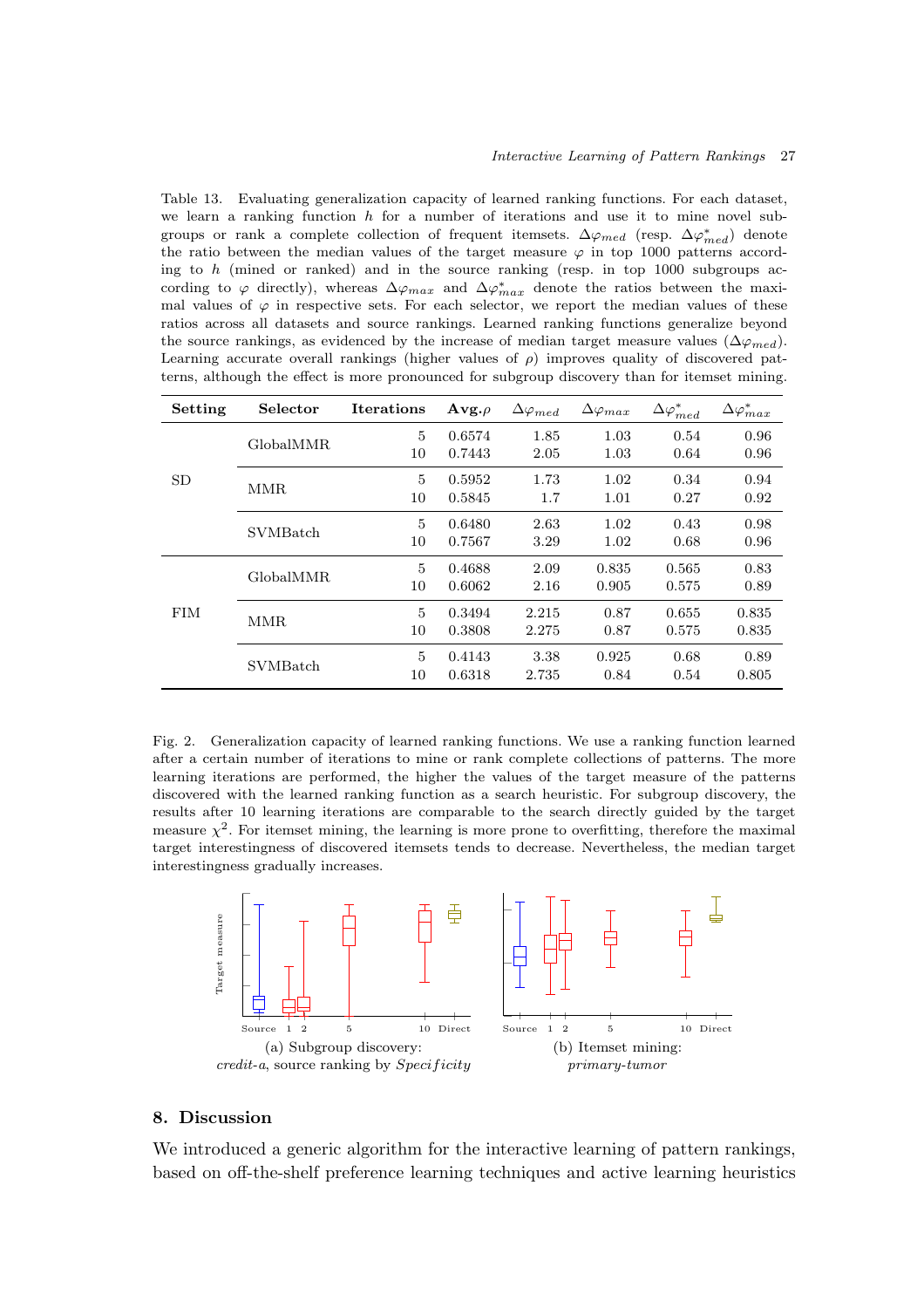adapted from information retrieval and classification. Furthermore, we presented two instances of this algorithm for well-known pattern mining settings, namely subgroup discovery and itemset mining. Design choices that are specific to each setting include the feature representation of patterns and the choice of source rankings, which represent the prior beliefs of a user. We investigated straightforward and simple options for both of these, by using basic features that follow directly from the problem statement and standard objective measures to define source rankings. Nevertheless, experiments confirm that the proposed algorithm has the capacity to learn accurate pattern rankings in both settings. Moreover, the learned ranking functions generalize beyond the source rankings and hence can be used to mine novel patterns.

These results imply that active preference learning can become an important building block for interactive pattern mining systems, which allow a user to directly influence the mining process so that the results are more relevant to her interests and goals. Such systems should be transparent to non-data mining experts and be able to learn from easy-to-provide feedback. To this end, requiring strict total orders as feedback on complete queries is relatively complicated. Binary feedback, e.g., *liking* or *disliking* patterns, is more intuitive for users. In fact, pairwise ranking algorithms, such as Ranking SVM, do not require total orders as input and are directly applicable to any feedback format that can be converted to pairwise preferences. Therefore, designing simpler feedback formats, e.g., implicit feedback that is inferred from user actions, and investigating the effects of coarse-grained feedback on the performance are important future directions.

Source rankings were shown to have a considerable effect on the performance of the learning algorithm. Although this is to be expected, this also introduces a non-trivial parameter for non-expert users. Moreover, if a source ranking does not contain information relevant to the target preferences, the learning algorithm is more prone to overfitting and learned ranking functions do not generalize to the entire pattern language  $\mathcal{L}$ . One way to alleviate this issue is to move from query selection to *query synthesis*, i.e., mining novel patterns for querying instead of selecting them from a pre-mined pool. This would produce more representative queries and takes elicited preferences into account more rapidly. Pattern sampling <sup>3</sup> can be used to achieve these goals without the overhead of exhaustive mining in each iteration.

Finally, to evaluate our algorithm, we emulated the subjective rankings with rankings according to a (latent) objective interestingness measure. These target rankings are total orders, therefore they belong to the hypothesis space *H*. Whether this assumption holds in practice, i.e., whether genuine subjective pattern rankings can be modeled with total orders, is an open question. Real-world case studies are required to validate the proposed algorithm and this assumption.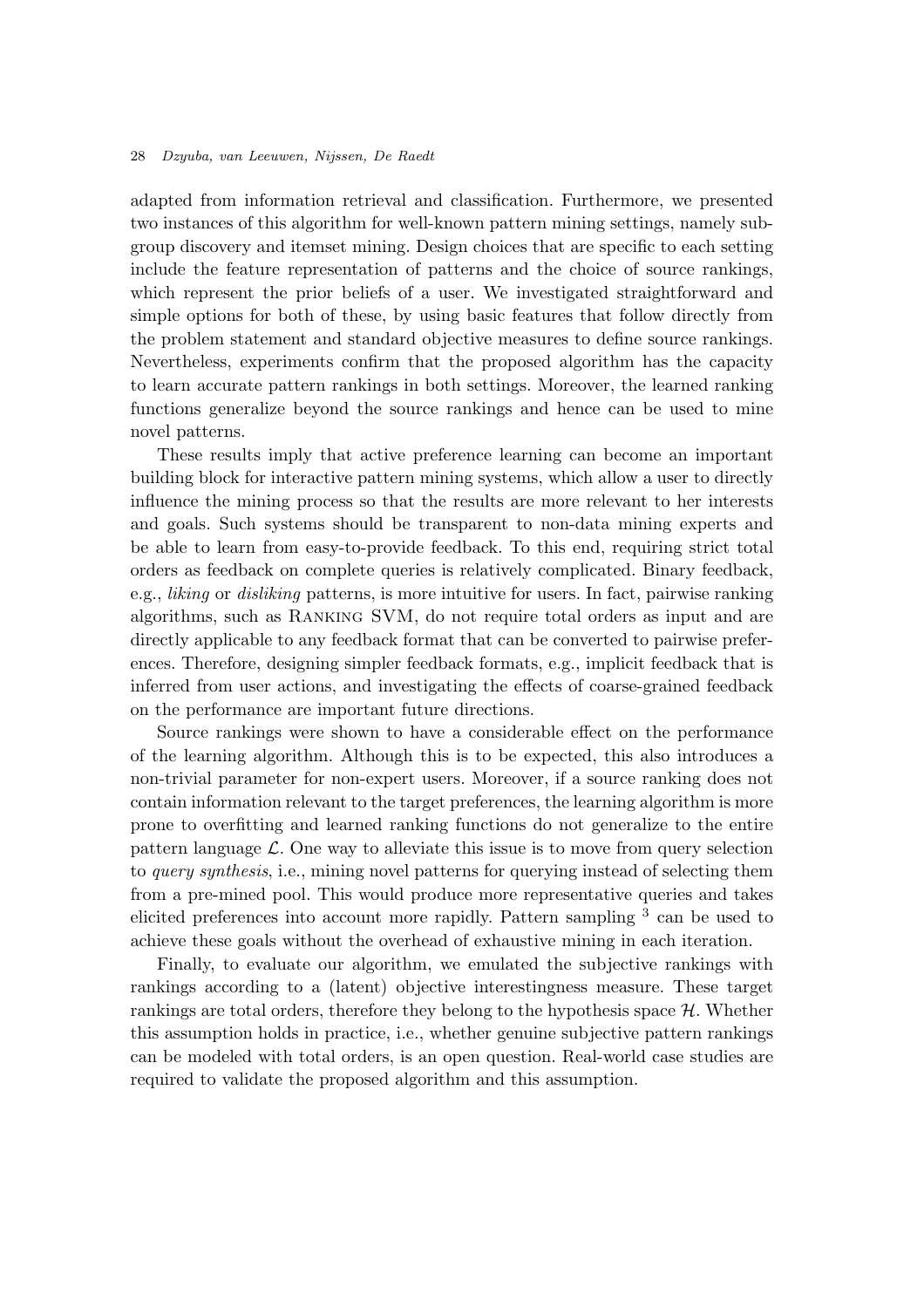## 9. Conclusions

We presented a general framework for interactive learning of pattern rankings. It requires a user to rank sets of patterns by perceived interestingness and uses preference learning to infer a general ranking function from these sample rankings. An active learning component is used to minimize user effort. The learned ranking functions generalize well and can be used as a search heuristic, enabling the discovery of novel, potentially more interesting patterns.

We applied this framework to two types of pattern mining: frequent itemset mining and subgroup discovery, which can be considered examples of unsupervised and supervised pattern mining respectively. Using a well-principled evaluation method based on user emulation, we demonstrated that it is possible to learn complex preferences over sets of patterns using off-the-shelf preference learning algorithms. Experiments with active learning heuristics showed a trade-off between accuracy of learned rankings and user effort.

Directions for future work include investigating the effect of coarse-grained or noisy feedback on learning performance and shifting from the pool-based active learning to query synthesis, i.e., directly mining patterns for queries. A user study is required to evaluate the practical applicability of the proposed framework.

Acknowledgments This work was supported by the Research Foundation– Flanders by means of two Postdoc grants and the project "Instant Interactive Data Exploration" and by the European Commission under the project "Inductive Constraint Programming", contract number FP7-284715.

# References

- 1. Rakesh Agrawal, Heikki Mannila, Ramakrishnan Srikant, Hannu Toivonen, and A. Inkeri Verkamo. *Advances in Knowledge Discovery and Data Mining*, chapter Fast Discovery of Association Rules, pages 307–328. 1996.
- 2. Nir Ailon. An active learning algorithm for ranking from pairwise preferences with an almost optimal query complexity. *Journal of Machine Learning Research*, 13:137–164, 2012.
- 3. Mansurul Bhuiyan, Snehasis Mukhopadhyay, and Mohammad Al Hasan. Interactive Pattern Mining on Hidden Data: A Sampling-based Solution. In *Proceedings of CIKM*, pages 95–104, 2012.
- 4. Mario Boley, Michael Mampaey, Bo Kang, Pavel Tokmakov, and Stefan Wrobel. One Click Mining — Interactive Local Pattern Discovery through Implicit Preference and Performance Learning. In *Interactive Data Exploration and Analytics Workshop at KDD*, pages 28–36, 2013.
- 5. Klaus Brinker. Incorporating diversity in active learning with support vector machines. In *Proceedings of ICML*, pages 59–66, 2003.
- 6. Chris Burges, Tal Shaked, Erin Renshaw, Ari Lazier, Matt Deeds, Nicole Hamilton, and Greg Hullender. Learning to rank using gradient descent. In *Proceedings of ICML*, pages 89–96, 2005.
- 7. Zhe Cao, Tao Qin, Tie-Yan Liu, Ming-Feng Tsai, and Hang Li. Learning to rank: from pairwise approach to listwise approach. In *Proceedings of ICML*, pages 129–136, 2007.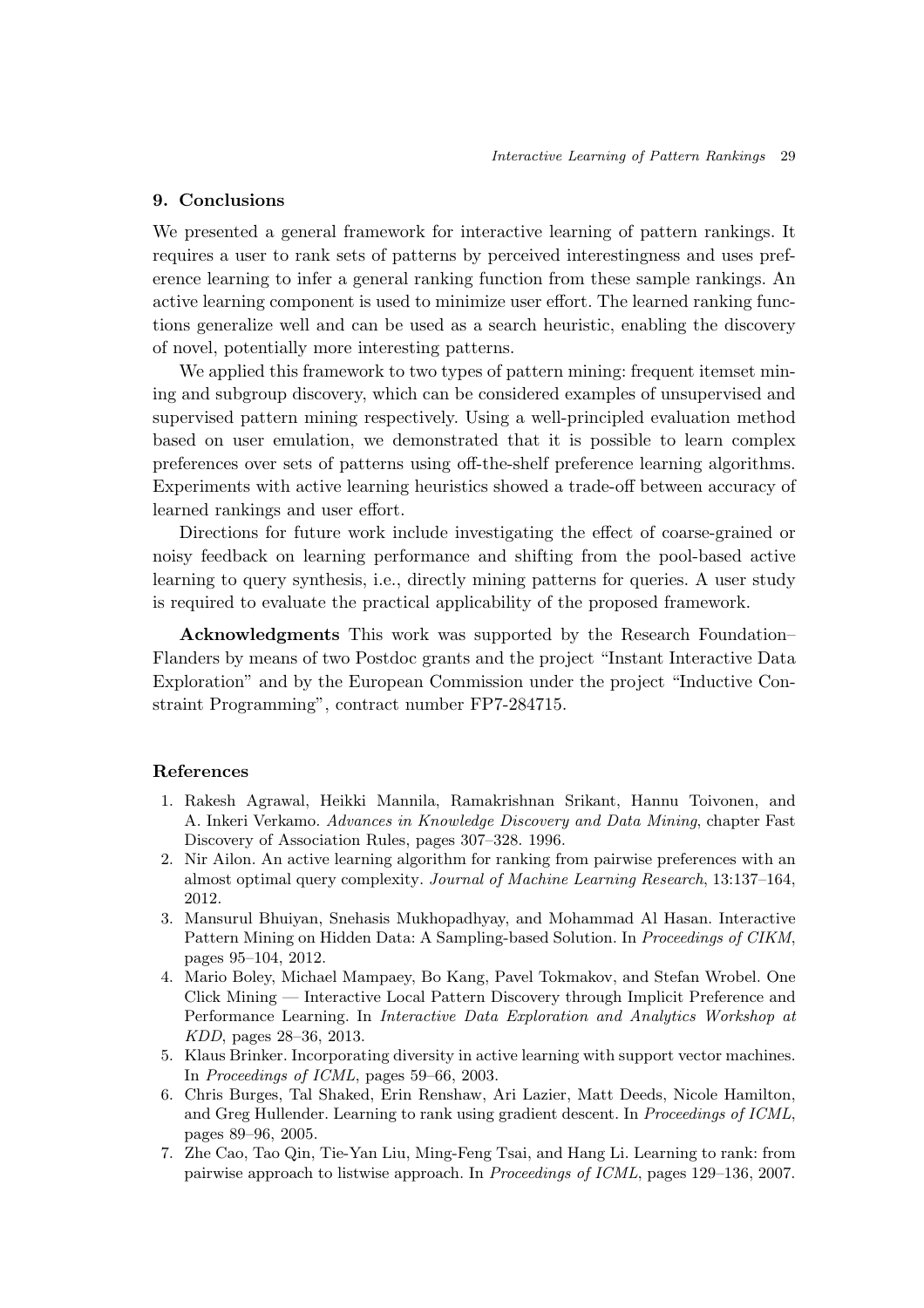- 30 *Dzyuba, van Leeuwen, Nijssen, De Raedt*
- 8. Tijl De Bie. An Information Theoretic Framework for Data Mining. In *Proceedings of KDD*, pages 564–572, 2011.
- 9. Vladimir Dzyuba and Matthijs van Leeuwen. Interactive Discovery of Interesting Subgroup Sets. In *Proceedings of IDA*, pages 150–161, 2013.
- 10. Vladimir Dzyuba, Matthijs van Leeuwen, Siegfried Nijssen, and Luc De Raedt. Active preference learning for ranking patterns. In *Proceedings of ICTAI*, pages 532–539, 2013.
- 11. Yoav Freund, Raj Iyer, Robert E. Schapire, and Yoram Singer. An efficient boosting algorithm for combining preferences. *J. Mach. Learn. Res.*, 4:933–969, December 2003.
- 12. Eyke Hüllermeier and Johannes Fürnkranz, editors. *Preference learning*. Springer Berlin Heidelberg, 2011.
- 13. Szymon Jaroszewicz and Dan A. Simovici. Interestingness of frequent itemsets using Bayesian networks as background knowledge. In *Proceedings of KDD*, pages 178–186, 2004.
- 14. Thorsten Joachims. Optimizing search engines using clickthrough data. In *Proceedings of KDD*, pages 133–142, 2002.
- 15. Toshihiro Kamishima, Hideto Kazawa, and Shotaro Akaho. A Survey and Empirical Comparison of Object Ranking Methods. In Johannes Fürnkranz and Eyke Hüllermeier, editors, *Preference Learning*, chapter III, pages 181–202. Springer Berlin Heidelberg, 2011.
- 16. Willi Klösgen. *Advances in Knowledge Discovery and Data Mining*, chapter Explora: A Multipattern and Multistrategy Discovery Assistant, pages 249–271. 1996.
- 17. Petra Kralj Novak, Nada Lavrač, and Geoffrey I. Webb. Supervised descriptive rule discovery: A unifying survey of contrast set, emerging pattern and subgroup mining. *Journal of Machine Learning Research*, 10:377–403, 2009.
- 18. Heikki Mannila and Hannu Toivonen. Multiple uses of frequent sets and condensed representations. In *Proceedings of the KDD*, pages 189–194, 1996.
- 19. Benjamin Negrevergne, Anton Dries, Tias Guns, and Siegfried Nijssen. Dominance programming for itemset mining. In *Proceedings of ICDM*, pages 557–566, 2013.
- 20. Buyue Qian, Xiang Wang, Jun Wang, Hongfei Li, Nan Cao, Weifeng Zhi, and Ian Davidson. Fast Pairwise Query Selection for Large-Scale Active Learning to Rank. In *Proceedings of ICDM*, pages 607–616, 2013.
- 21. Filip Radlinski and Thorsten Joachims. Active exploration for learning rankings from clickthrough data. In *Proceedings of KDD*, pages 570–579, 2007.
- 22. Stefan Rueping. Ranking interesting subgroups. In *Proceedings of ICML*, pages 913– 920, 2009.
- 23. Shai Shalev-Shwartz and Ambuj Tewari. Stochastic methods for l 1-regularized loss minimization. *The Journal of Machine Learning Research*, 12:1865–1892, 2011.
- 24. Xuehua Shen and ChengXiang Zhai. Active feedback in ad hoc information retrieval. In *Proceedings of SIGIR*, pages 59–66, 2005.
- 25. Alexander Tuzhilin. On subjective measures of interestingness in knowledge discovery. In *Proceedings of KDD*, pages 275–281, 1995.
- 26. Matthijs van Leeuwen. Interactive data exploration using pattern mining. In Andreas Holzinger and Igor Jurisica, editors, *Interactive Knowledge Discovery and Data Mining in Biomedical Informatics*, volume 8401 of *Lecture Notes in Computer Science*, pages 169–182. Springer Berlin Heidelberg, 2014.
- 27. Matthijs van Leeuwen and Arno Knobbe. Diverse subgroup set discovery. *Data Mining and Knowledge Discovery*, 25(2):208–242, June 2012.
- 28. Matthijs van Leeuwen and Jilles Vreeken. Mining and using sets of patterns through compression. In Charu C. Aggarwal and Jiawei Han, editors, *Frequent Pattern Mining*,